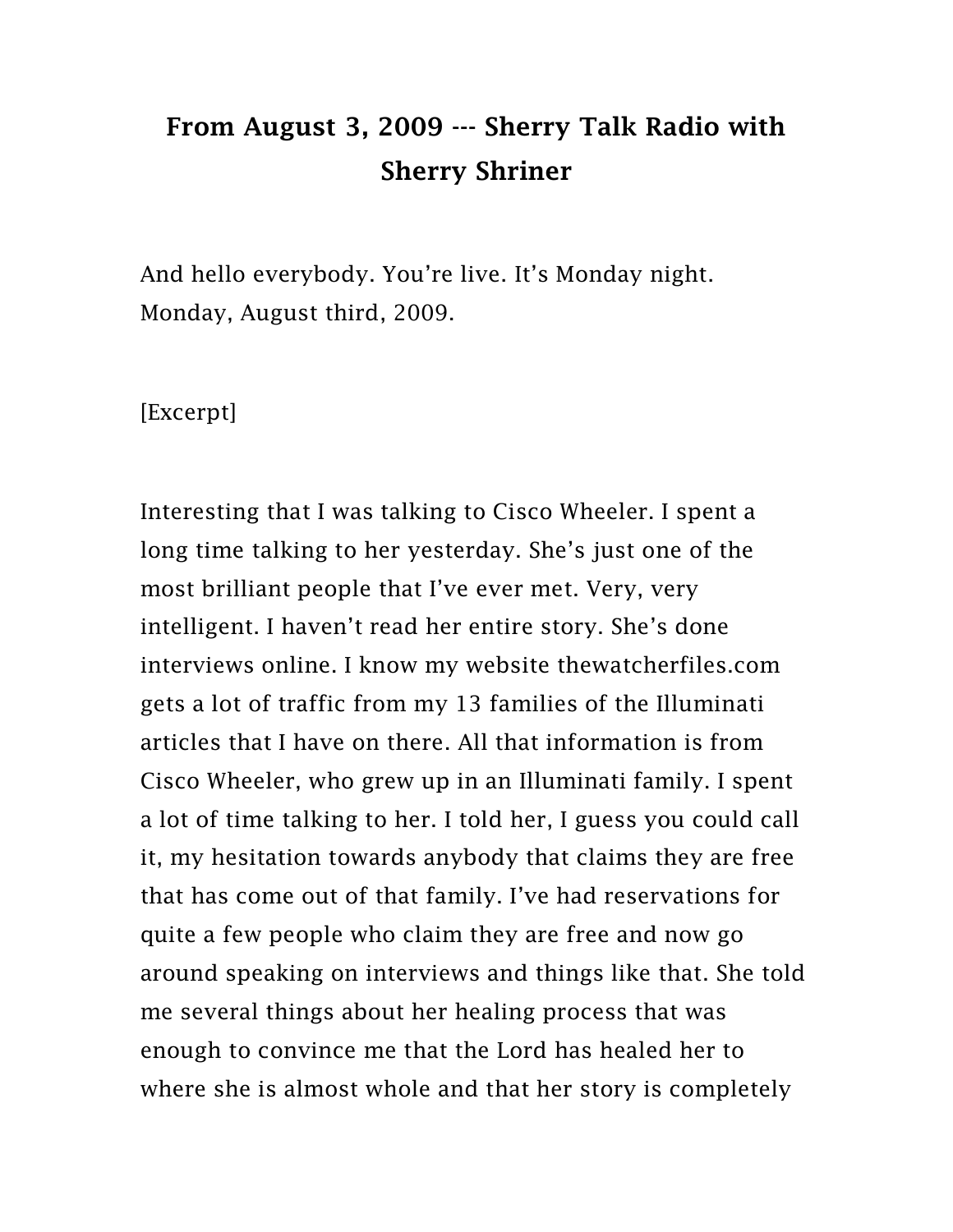true. I told her at the time that I believed her, because I do. But I've heard so many things from so many people that have come out of the Illuminati that have experienced mind control and programming, that the things she was able to tell me of the experiences she had with the Lord during that time were things I had heard from other people. So I have no doubt in my mind that this woman is totally healed and one of these angels in the flesh that I talk about in my article Angels in the Flesh. You can read it at Sherrytalkradio.com at my articles page. Being sent here being born into an Illuminati family, and then with the work she is doing now, just totally being sent to be here in the last days to do exactly what she is doing now. And that's expose the Illuminati. I just love her to death. I'd love to have her on this show if I had the capability of having guests on the show. One of the interesting things is how we were able to talk and confirm things with each other. I had never had anybody so high up in the Illuminati that I could confirm things that the Lord has told me or things that I have learned that she could totally confirm. I just found it amazing. I think what amazes them equally, is the fact that what she stated was that my information is so dead on accurate, I think it amazes a lot of them that having no ties to the Illuminati myself, never having been brought up in that kind of a life, that the information that I have is so accurate. The Lord has been my source of info. The Lord has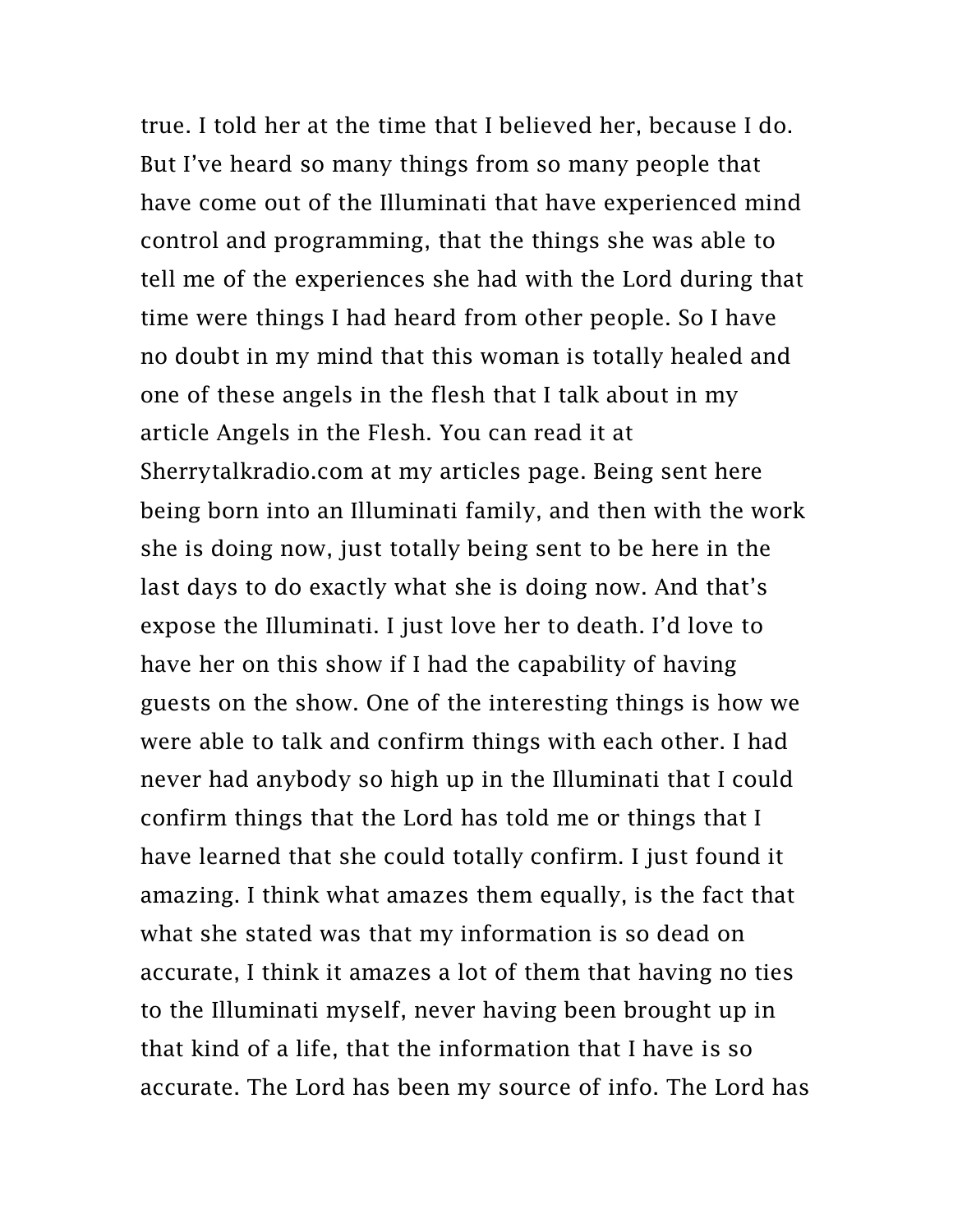always taught me Himself. I've set at His feet. HE pulled me into this alien agenda 10 years ago.

So it amazes me, as it does her, that the churches could be so blind to all these things that occultists already know. And when Christians try to wake up and warn the churches of what's going on, the Christians attack them. The Christians attack their watchmen and their prophets and call them crazy and call them liars and discredit and smear them. That's what they do. I just found it amazing.

Cisco has written a book Behold a White Horse. She says where she quoted all my serpent seedline material. I haven't read the book; I've ordered it so I can read it. She said she was going to write an entire section on the serpent line for that book, but when she sat down to write the book, the Lord brought her to my website, so she just quoted the stuff from my website. Why just reinvent the wheel? She has the same kind of attitude I have. If somebody else has already said it, I just use their material. Just totally amazed. I told her how much flack I get from the Christian community about the serpent seedline. It's just one of those things. One of the truths that our pastors work hard trying to bury so that the people can't recognize that Satan has a seed on earth. It keeps them in the dark. If you really can't figure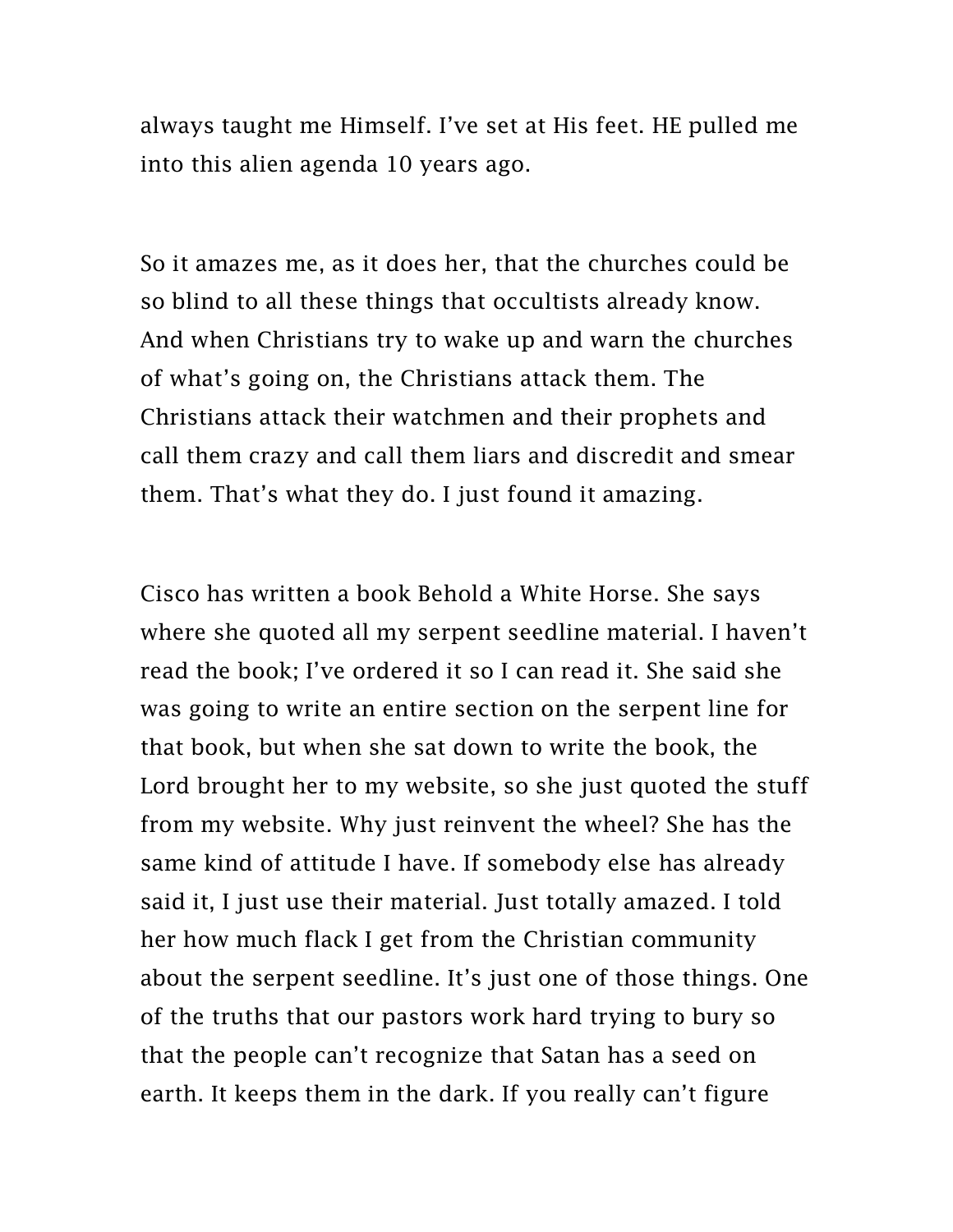out what's going on around you, an make sense and put together the pieces of the puzzle why things are happening the way they do and where it's heading, then you're always in the dark. You're always clueless. You can't understand what is going on around you today because you don't know what your real history is. A lot of these seminaries that our church pastors come out of are all operated by Satanists.

The biggest and stupidest thing about Christians is that anybody who claims to be saved, they believe. "I'm saved!" and start quoting John 3:16. Just start quoting the Bible. Hitler loved the Bible. He used to quote it all the time; and so does Maitreya and so does Sananda and so does Lucifer. They love the Bible. They quote it all the time. And they know as soon as they start quoting it, the Christians go to sleep and accept them as being Christians. To make themselves more easily gullible and easy to be deceived. People need to get in and start reading the Bible for themselves and not leaving their growth or lack of what their knowledge is to the snakes leading the churches today.

We had a long conversation about how these Satanists infiltrate the churches. They have various ways of doing it. They'll start targeting women at young ages as wives so that these men can marry these religious women, get them set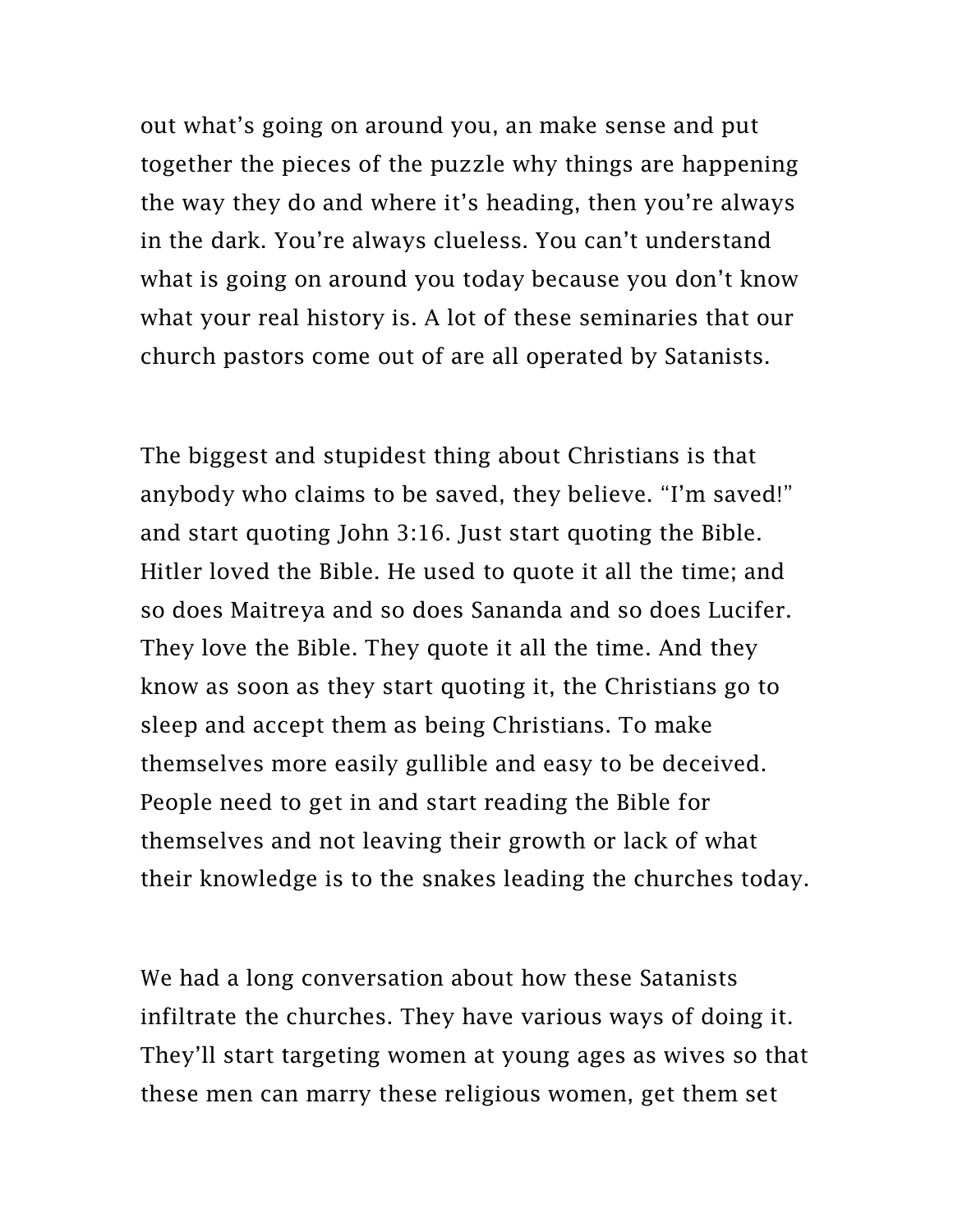up in churches, come in the back door as husbands so they can infiltrate the churches that way. They're very methodical in the things that they do. I've never looked at exactly how they do it over the long run. I've known for years, they'll come in to the Pentecostal churches because that seems to be the easiest and most gullible to infiltrate, because they can do the most damage there. I don't know how many people flock to Pentecostal meetings. Look at Benny Hinn, thousands. Kenneth Copeland, thousands. TBN, you mention a fire crusade or a fire ministry or a healing; everybody wants to be healed of something.

Everybody is aching and ailing of something and wants to be healed of something. So they go, believing they might be getting a healing for something. And they end up coming out of there worse then they went in. These pastors and people like Benny Hinn they put demons into people. They don't take them out of you. They don't deliver you from anything. They put demons into you and you're accepting it. One the first things before they start probably has everybody ask for the Lord to come. "Jesus, come." I've told you that Jesus is not the name of the Son of God, it's Yahushuah. So Satan's Jesus comes. The one that's taken on the name of Jesus comes. They take on attributes of everything that there is. Demons will attach themselves to names, and things and emotions. That's why you have to be careful. I always say If you know His real Name Yahushuah,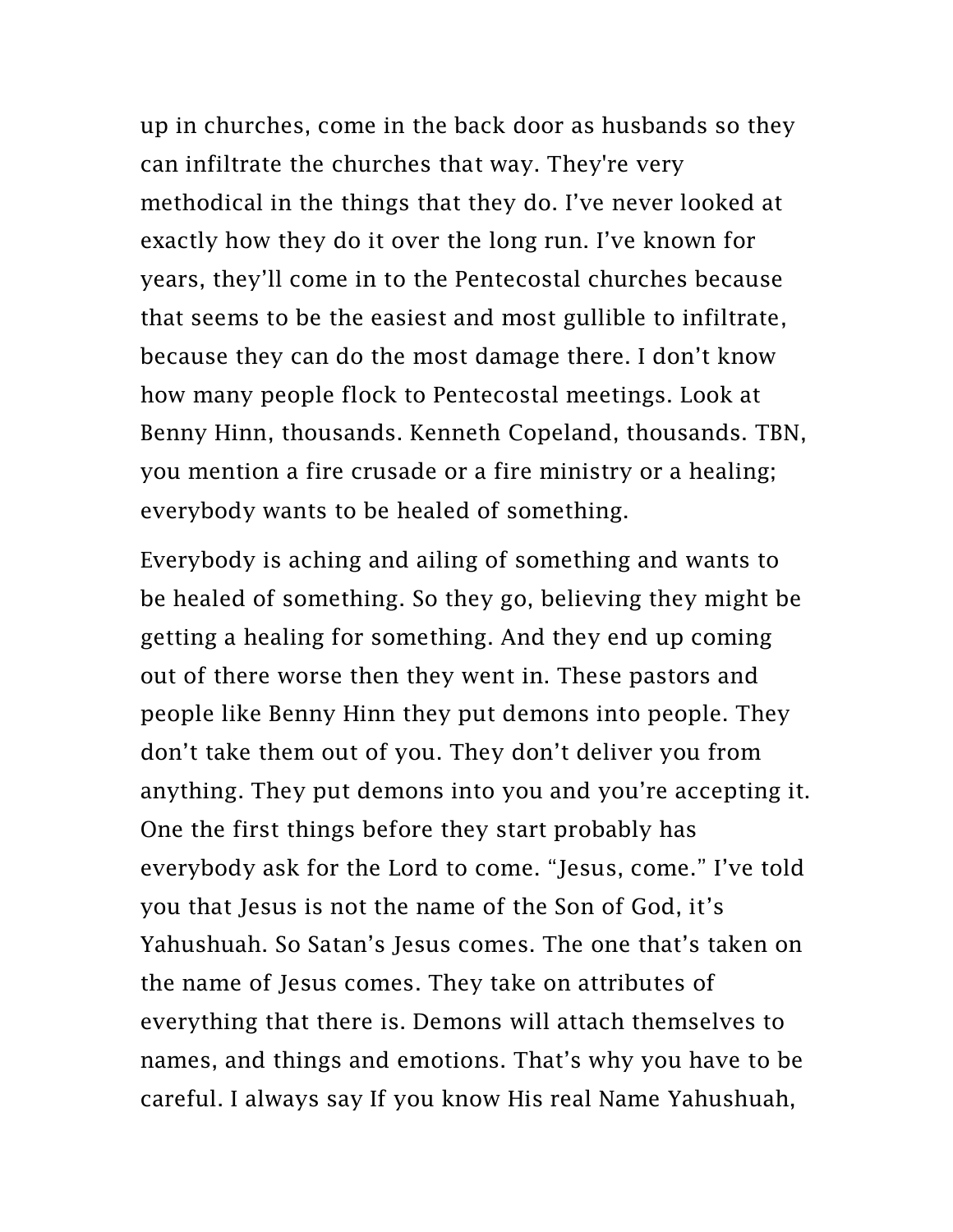then call Him by His real Name because Satan has this Jesus. And it's this Jesus that's coming to deceive the Christian crowd. This Maitreya is coming to deceive the Muslim crowd, at the same time he'll get the Buddhists, the Hindus and New Ager's. Billions of people just with Maitreya, then you have Jesus; the entire Christian crown deceived by him because he looks like the picture they've seen in the churches all these years. And that was just a Michelangelo depicting of Satan's general Jesus. The churches adopted that as the picture of their Jesus. It's just a mess, folks. It's just a mess.

Just a lot of things are coming up on the horizon. It seems like as time gets closer to a crunch, I keep learning more and more and more about how Satan's kingdom operates. Being able to put more and more pieces together. I've got an article on my website at thewatcherfiles.com called Agenda 21. You can Google this Agenda 21. It's the United Nations plan for the re-wilding of America. It includes other things.

What I thought interesting was that me and Cisco started talking about the Council of 21. The Council of 21 is the supreme council of how Satan rules over the earth. I've talked about this council. The New Agers want you to think that it's the Ashtar Command, if I remember right. The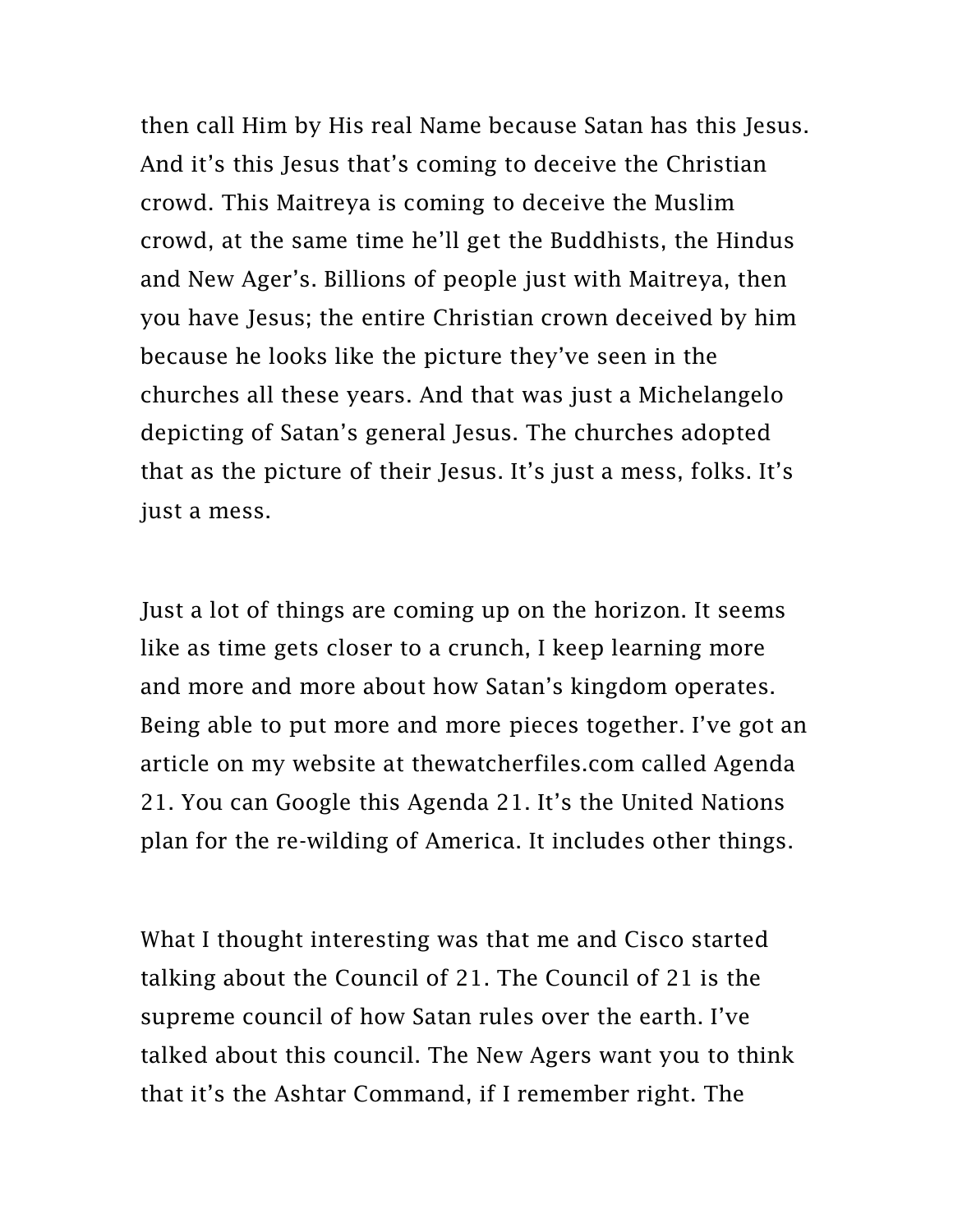Galactic Command, the Ashtar Command is the only council above the earth. Those are just ascended masters. I have them on my website at sherrytalkradio.com. They fly around in the Capricorn with Sananda. A cigar shaped ship. They can also be seen with Maitreya in his Shema star. It's also a habitation of theirs. The various pictures of who they are, they call themselves the ascended masters. Hatton and Saint Germaine and Maitreya and Jesus and a couple of others.

I want to talk about this council of 21. What it is is a tier structure. Seven layers of three people on each tier. I remember years ago, back doing research on lizards and reptilians. I've had my website up for ages. Learning that it was the white lizards that

were in charge. There were green lizards and there were white lizards. The white lizards were the very secretive lizards and no one ever saw them because they were the council; they were the ones in charge over the fallen angels on earth that were working with mankind to prepare the world for Satan's arrival, to institute the New World Order, to crash the economies. They're the ones who instigate and work behind the scenes on all this. All the politicians and the bankers around the world are under their control. So I knew about the white lizards. At the time, I had been told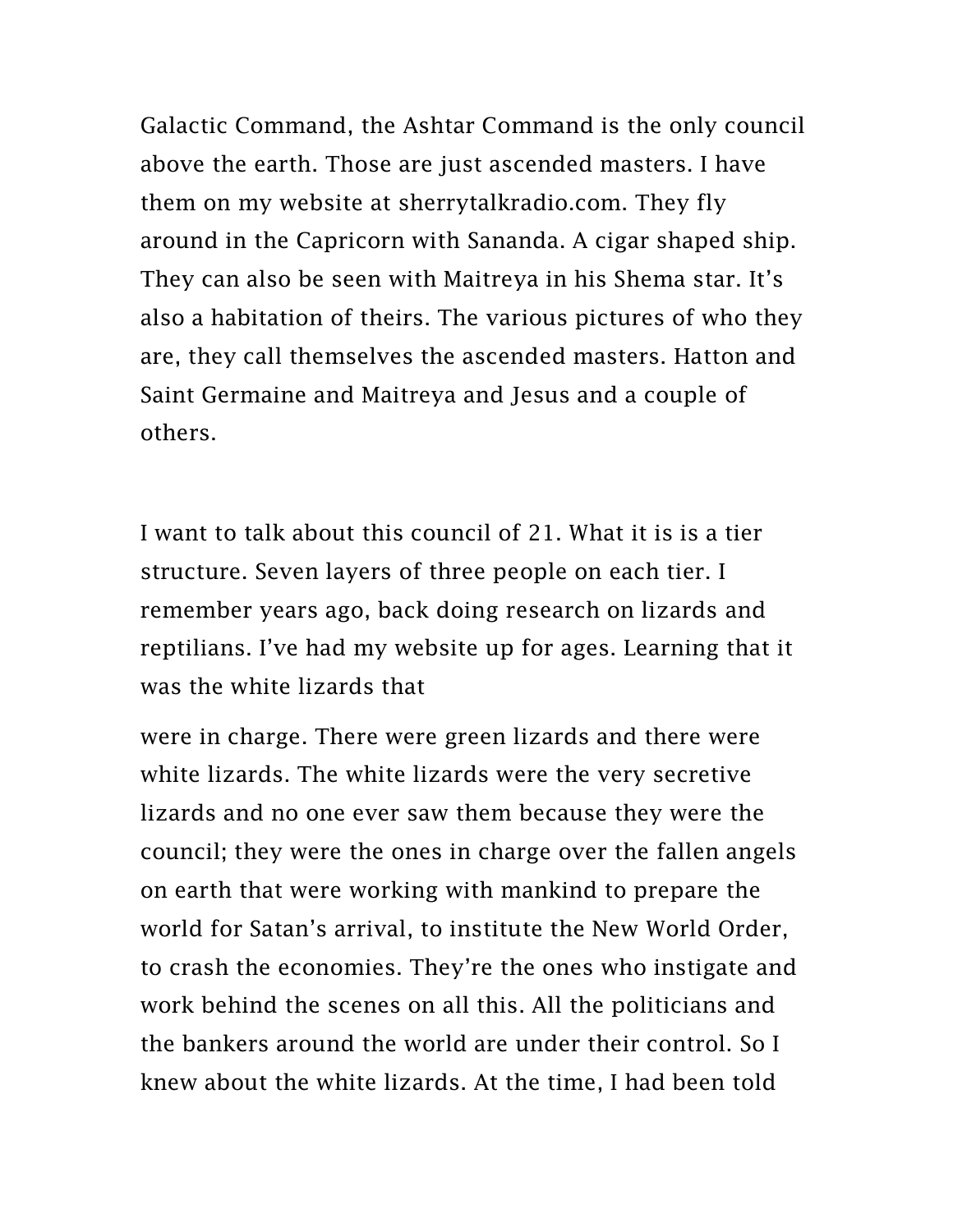that they lived in an underground city under a desert under Libya. I can remember learning from a Christian years ago, how real that the Star Wars series was. He was the one who had pointed out to me that there was an underground city, I can't remember the name of it, but it was located in the south tip of Egypt. The way southern part of the country, that there was a huge subterranean city under the earth right there. That whole Star Wars saga, you know where the planet is and the council meets? This was actually taken out of that underground city in Africa. Of course in the movies they make it look like it's a planet out in the atmosphere somewhere. This was actually a depiction of this huge subterranean city under the earth, under the southern part of Egypt. I thought that was interesting, and to me, I thought that was probably where this 21 Council rules from. Right out of this subterranean city in Africa. It could be located under the desert of Libya. It could just extend from one point to the other. Both Egypt and Libya are right there, together in Africa. Very interesting that it all kindof points over that way on where the location of this top tier structure of Satan's whole hierarchy of his kingdom. And of course, he sits above the council. He rules over the whole thing. It's like a pyramid type thing; even layers of three, and a mixture of humans and fallen angels (what I call reptiles) that rule on this council. So I found it very interesting, talking to Cisco wheeler that Al Gore himself is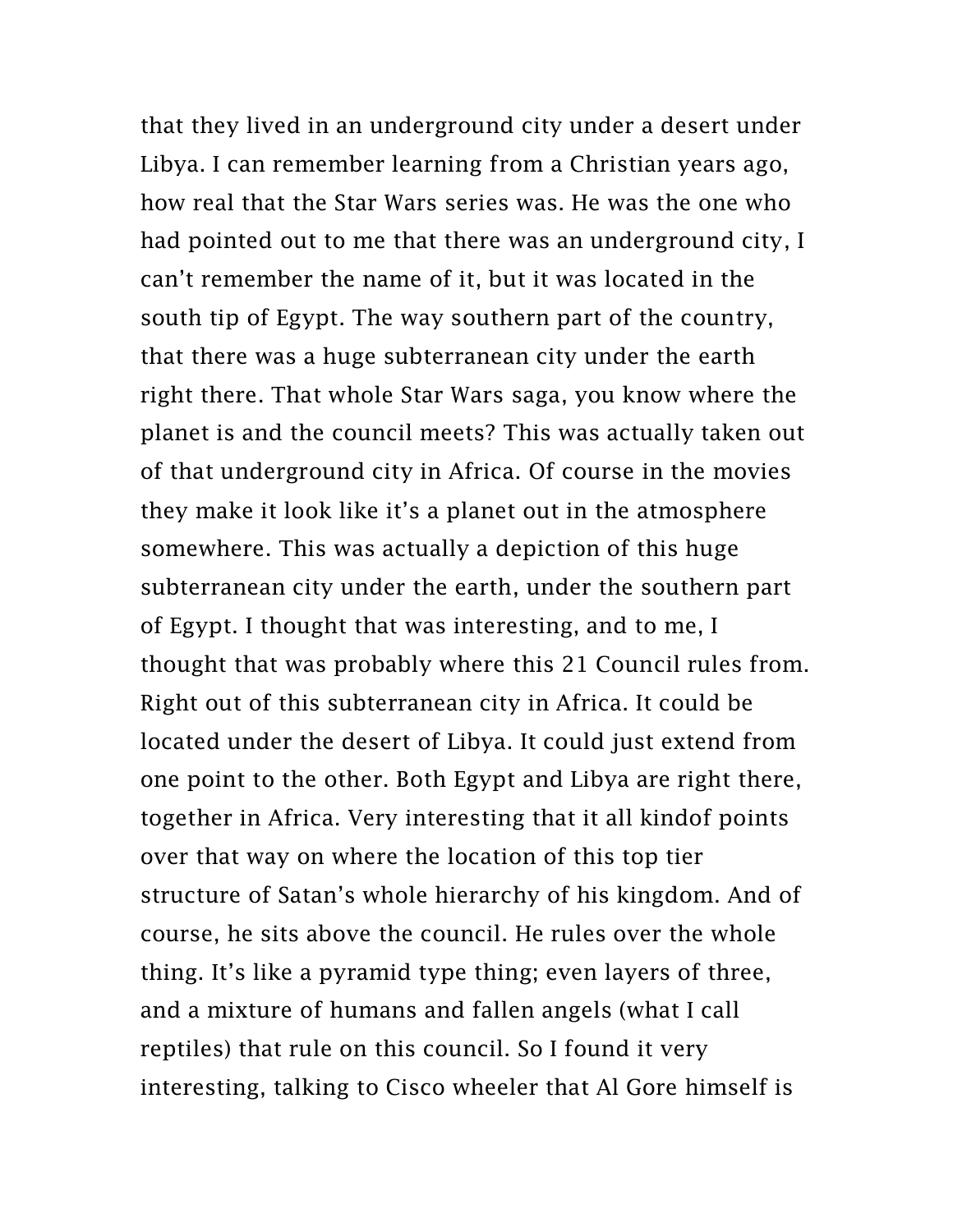on this council; this tier structure. I don't know where he is on the ranking; I couldn't care less. They're all just freaks to me. There are 21 of them. I don't care where amongst they are, but interesting, because I've always said that Al Gore was the highest ranking alien in America on earth. He's very high ranking with the whole alien agenda. I put that up on my website omegansareliars.com, warning about Al Gore and what a lizard he is. Of course, Cisco confirmed that. And confirmed Cheney being soul-scalped. I talked about that two years ago on my show how Dick Cheney was soulscalped and the person being totally gone. She was able to confirm that.

Also Obama, being a lizard. You've seen the stuff going around the internet about Obama being a clone of that pharaoh, and I've seen a couple of emails on that. You could probably get more info on that at Alex Jones' site, but that's true. His wife, his children and Obama all are cloned and groomed from the DNA of that pharaoh, according to Cisco Wheeler. That doesn't surprise me. You can usually tell in the Bible Codes what you are dealing with because when someone is empty, they are just a shell; it has nothing to say about them, because there is nothing there. No soul, no spirit, the person is just empty in a shell. That's how Obama comes up. Very interesting that Cisco confirmed that he has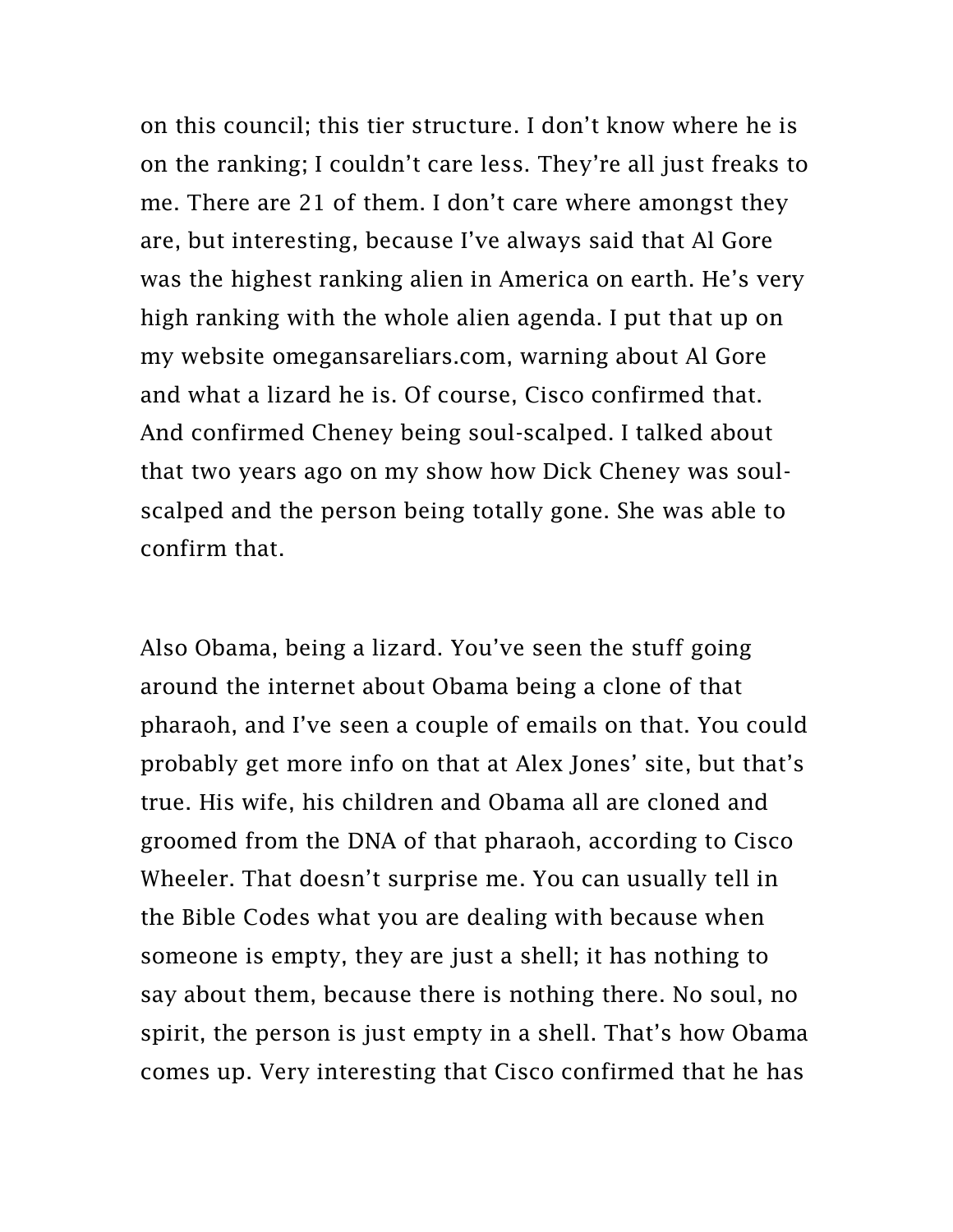been cloned from this Pharaoh DNA. And she knows how they work.

She told me that back when she was in the Illuminati as whatever job she did, her family was directly one of the 13, where she got all of her information, that at that time, they (the occult) had been trying to perfect the perfect receptacle, the perfect body so that Satan could come to earth and rule and have a body. That's what they were doing when she had left the Illuminati and sought pastors and churches for help and started going into healing. She was doing that for 25 years or whatever it took her to become whole again and healed from all of her torture and abuse. Fragmentations. When she had left, that's what they were working on; trying to find a body for Satan. Interesting, I was talking to her, "Well you know they cloned the body of Cain, and that's what this Maitreya has." This Maitreya; this world teacher that CNN keeps promoting, doesn't have a human body because he's a lizard, he's a tall grey alien, some call him a lizard. He needs a body. So they've been able to clone Cain. They found his body, I don't know how; I just see it in the Bible Codes all the time that this Maitreya that is coming is Cain. So I believe they have cloned his body and that's the receptacle that Satan is going to use. I guess it takes a special body to be able to hold Satan within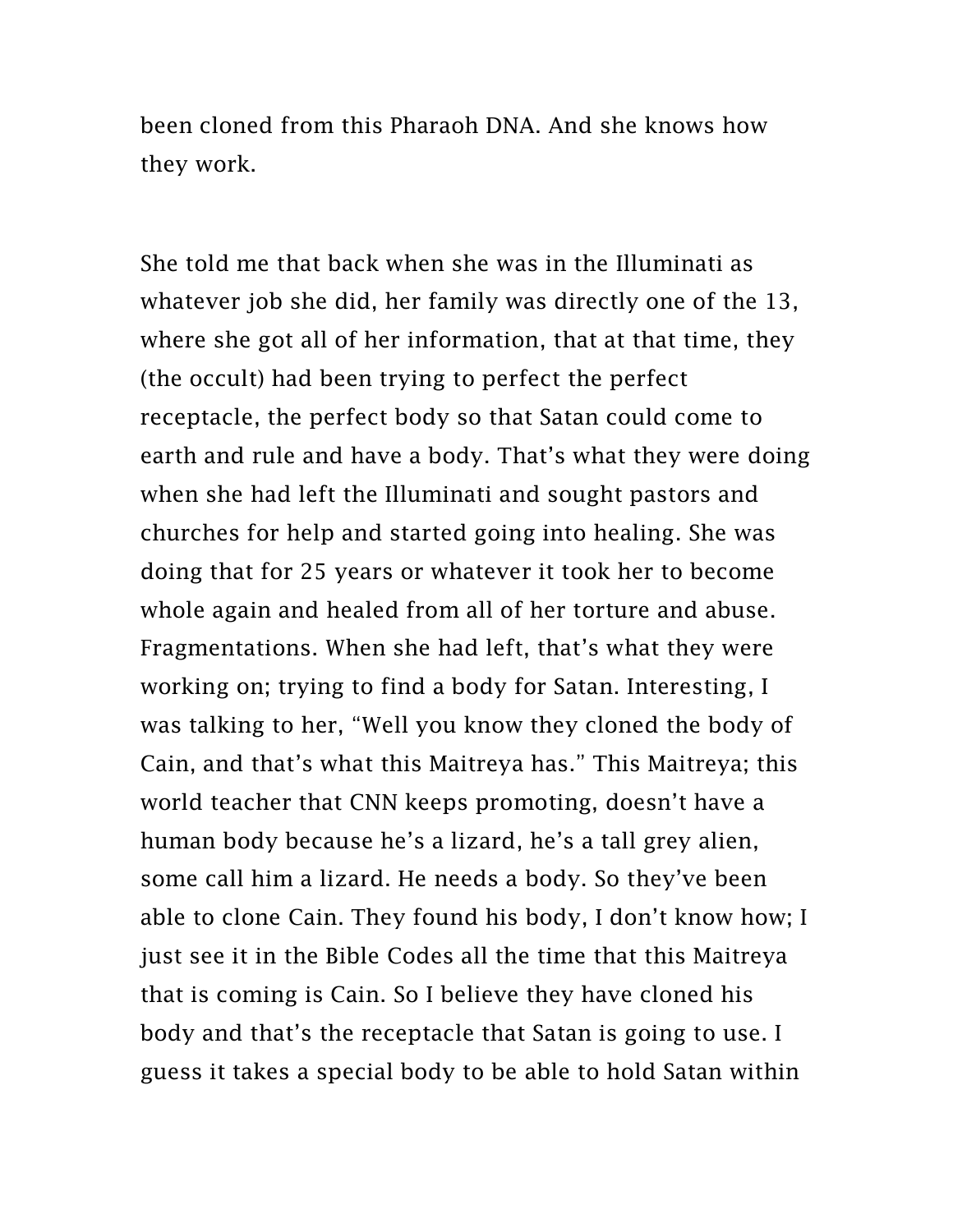it. I don't know if it's because of his past, being an angel or whatever, but he can't just inhabit a normal human body very long. What happens is they die. They get destroyed or whatever. I find it interesting that they've found the receptacle they can use; the cloned body of Cain. It's this Maitreya that's coming in this cloned body of Cain. It kindof puts it all together for me in piecing the puzzle together.

It's the Antichrist and False Prophet who are cast into the Lake of Fire and Satan who is bound and cast into the abyss for a thousand years. So even though Maitreya isn't Lucifer himself, Lucifer can rule through Maitreya over the world. And that's what he's going to do. Lucifer himself will be bound and cast into the abyss for a thousand years while the Antichrist and False Prophet are chained and cast into the Lake of Fire for eternity. So there are three separate beings there; it's just that Satan would be allowed to access this cloned body of Cain and use it as he wants to through Maitreya. So it's going to be very interesting at that time.

A couple of comments from listeners.

Comment from a listener: The worldwide church of Satan in San Francisco is now completely surrounded by Orgone.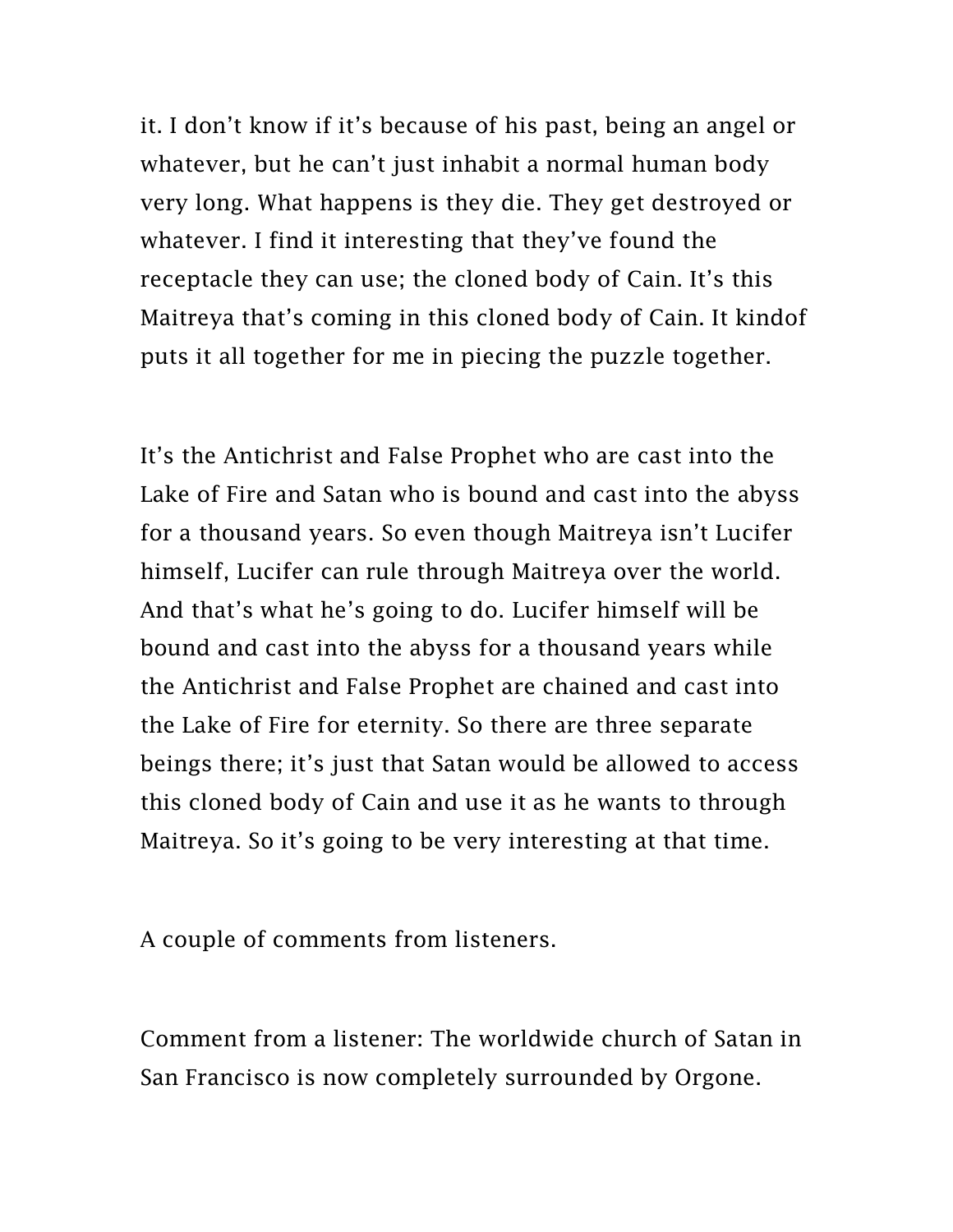Sherry: (LOL) Very good. Glad to hear that.

Comment: Spiritual attacks are getting out of control in Los Angeles. Is this happening anywhere else?

Sherry: I live in Ohio and most of my audience is scattered around the world. Whenever you just think of L.A., it just seems like a nut place to all of us, so I don't know if that is new for your area. I don't mean to put down your area, but L.A. is the nut capitol of the world. I think a lot of places are getting stranger. I don't know what's particularly going on out in L.A., but I hear from people that are seeing a lot more people with the black beady eyes. Soulless beings have black beady eyes are the ones that are completely soul scalped. Even serpent seedlines have normal eyes. While talking to Cisco, she mentioned to me that a lot of these Illuminati children can be born without souls. She mentioned the Rothschild's in particular and that part of peoples jobs within the Illuminati are determining the babies born with or without them. I thought that was really wild. One of the characteristics of a person born without a soul is the black eyes. Another thing somebody made a comment on, I was reading about was people having sharpened teeth. I don't know what that's about, but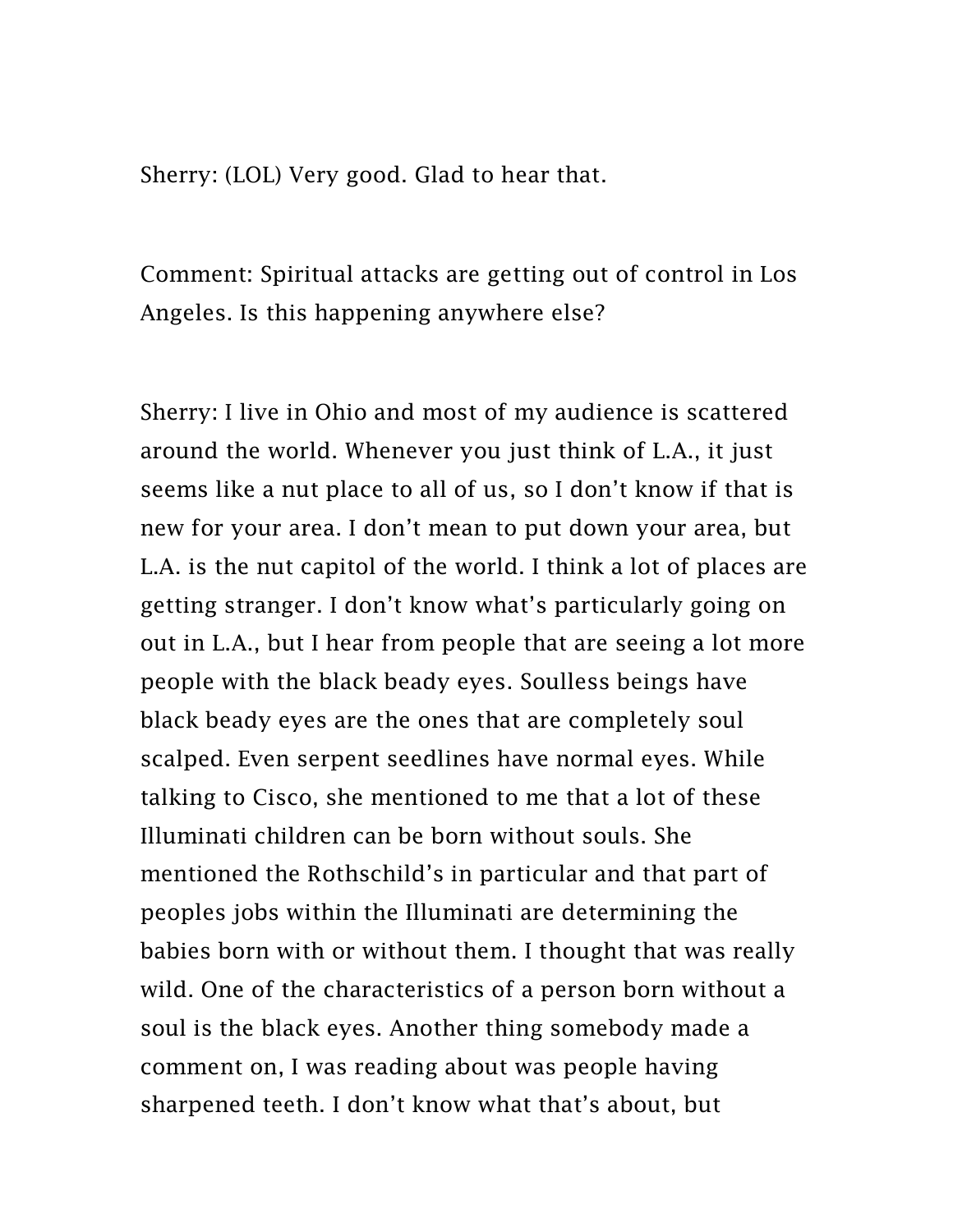sharpened teeth and black eyes seem to be things are noticing more and more about people that we are sharing this earth with.

Comment from a listener: Doesn't it seem like the media is baiting us to get angry, get impulsive and get arrested?

Sherry: Yeah, that's one of their things to create chaos so they can implement martial law. I don't see what the point is. If the stuff that's happened over the last 1 15 years, the stuff that Clinton started, stuff Bush Jr. started and now stuff Obama is doing and it hasn't caused chaos yet in the streets, what's it going to take for people to get angry and riot in the streets and protest over something? There is always baiting going on. That's what I've warned people. Stay away from the groups and organizations and things that want to get you out in the streets and protest. They want to use that to be able to call in the troops and throw those people into martial law. The Lord has always told me to warn people to stay home.

Question from a listener: Hey Sherry, is the H1N1 virus a judgment from the Lord or is it a man-made virus?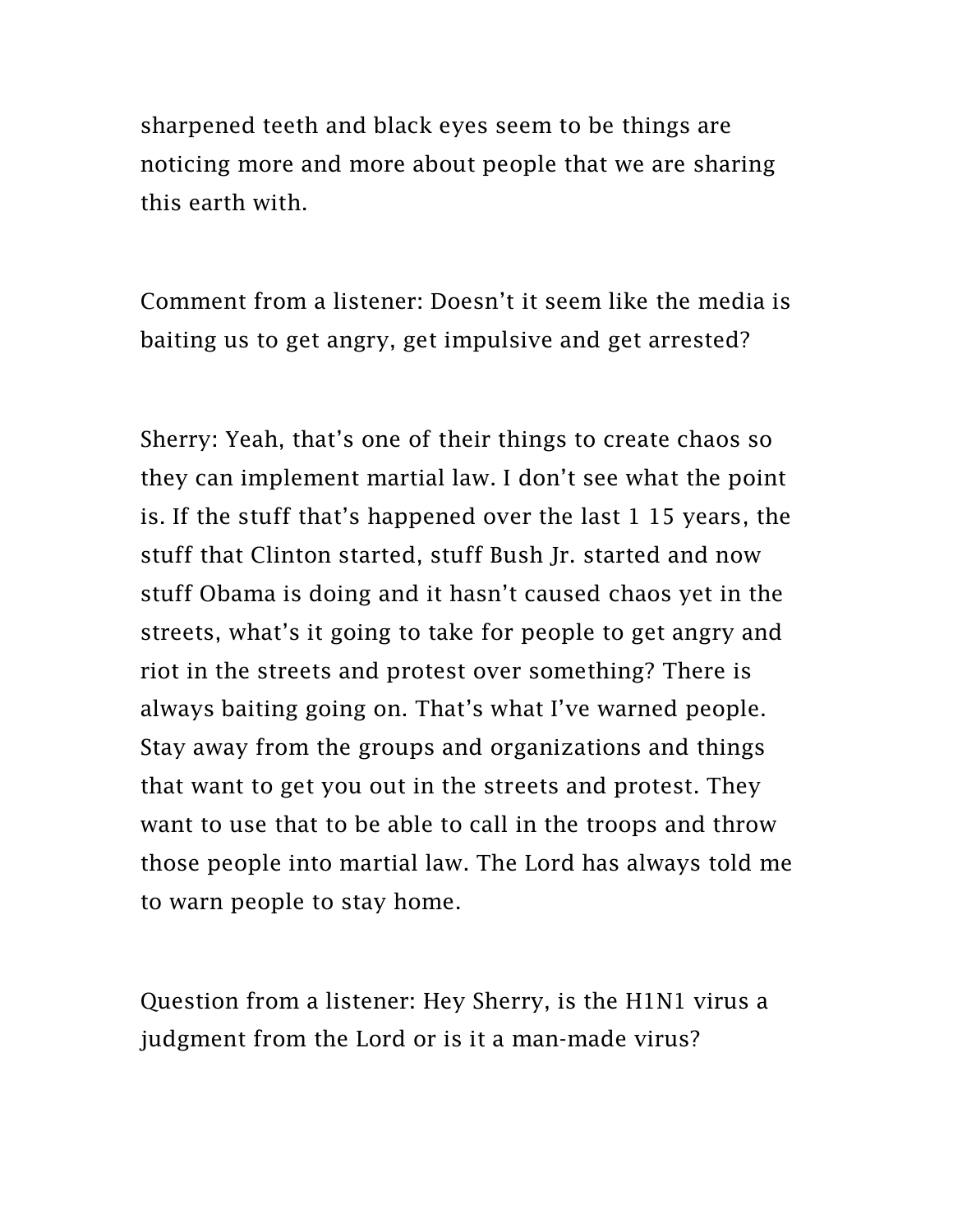Sherry: I'm really up in arms about that because when you read this stuff on the internet, they make it sound like is the manmade virus, the one the military put together. Then when I look in the Bible Codes I see that it's a plague from the Lord Himself. It's a judgment on them. I don't know if it's H1N1, but it has to be the same plague. How many plagues can we be talking about for right now? And they're mad about the Orgone. Especially because of this plague. So why would they be so mad about the Orgone. I always see that they're in a panic. One of the reasons they are meeting in Pittsburgh next month is because they are in a panic over the burning and falling stars. Plus they want to continue what they're doing in destroying all the countries economies. So that's why they're meeting much more frequently. At the same time they're trying to continue their agenda to destroy everyone's economies, they're burning out of the skies. Yeah, they're not meeting to help. They're patting each other on the back and deciding what else they need to do to continue to destroy your countries economy.

But yeah, the H1N1 Swine Flu, the Bird Flu, these are all just terms for judgment against the wicked. Against the aliens, fallen angels and serpent seedline, the chip implanted, the soul-scalped, the walked-in. Beings that aren't really human beings to begin with. Notice where this whole thing started –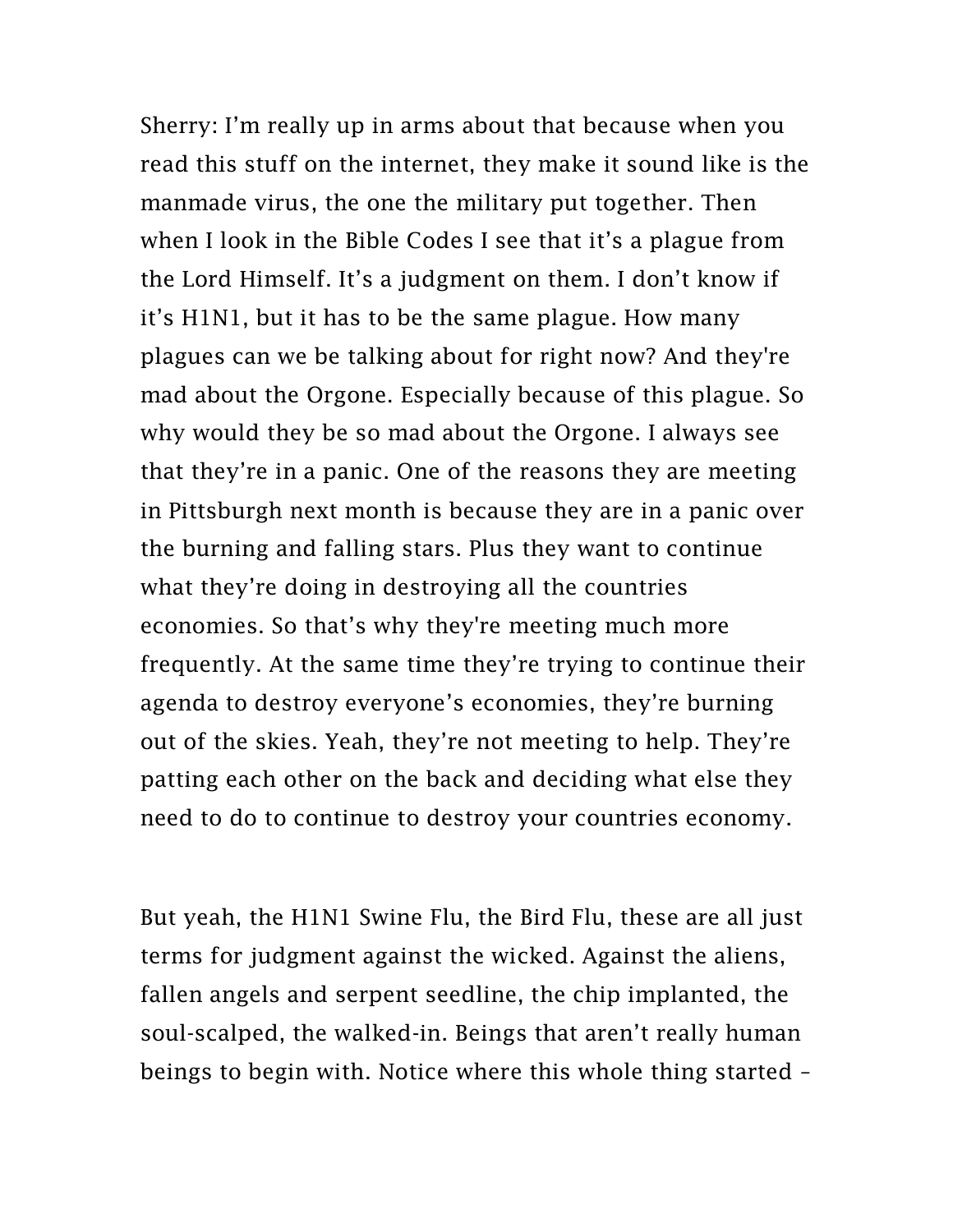in China. I've warned you how these Asian nations are serpent seedline nations. And that's where they started. And in Mexico; another serpent seedline nation. I also know how the Lord works, in that HE would allow it to happen and use humans to bring it about and allow it to come about, because HE would use it as one of HIS own judgments on mankind. I had talked about it before with Bird Flu, especially last fall when it started hitting as Bird Flu in China. I said it would die down for a while and come back with a vengeance. That's what this Swine Flu is. It's going to come back with a vengeance. Is it going to affect the Lord's people or just affect those who don't love and serve HIM? Very interesting.

Even if you're a citizen from a serpent seedline nation, that doesn't mean that you can't be saved. It doesn't mean that the Lord won't protect you from these judgments and plagues that are coming. The Lord will protect HIS people from the hand of the fowler and snare. HE will protect you. You have an opportunity to have HIS redemption. All these countries need to be looking to HIM for help and not their governments. They are just complicit in it. They're just going to get ready to start burying from the massive deaths that will be coming out of it.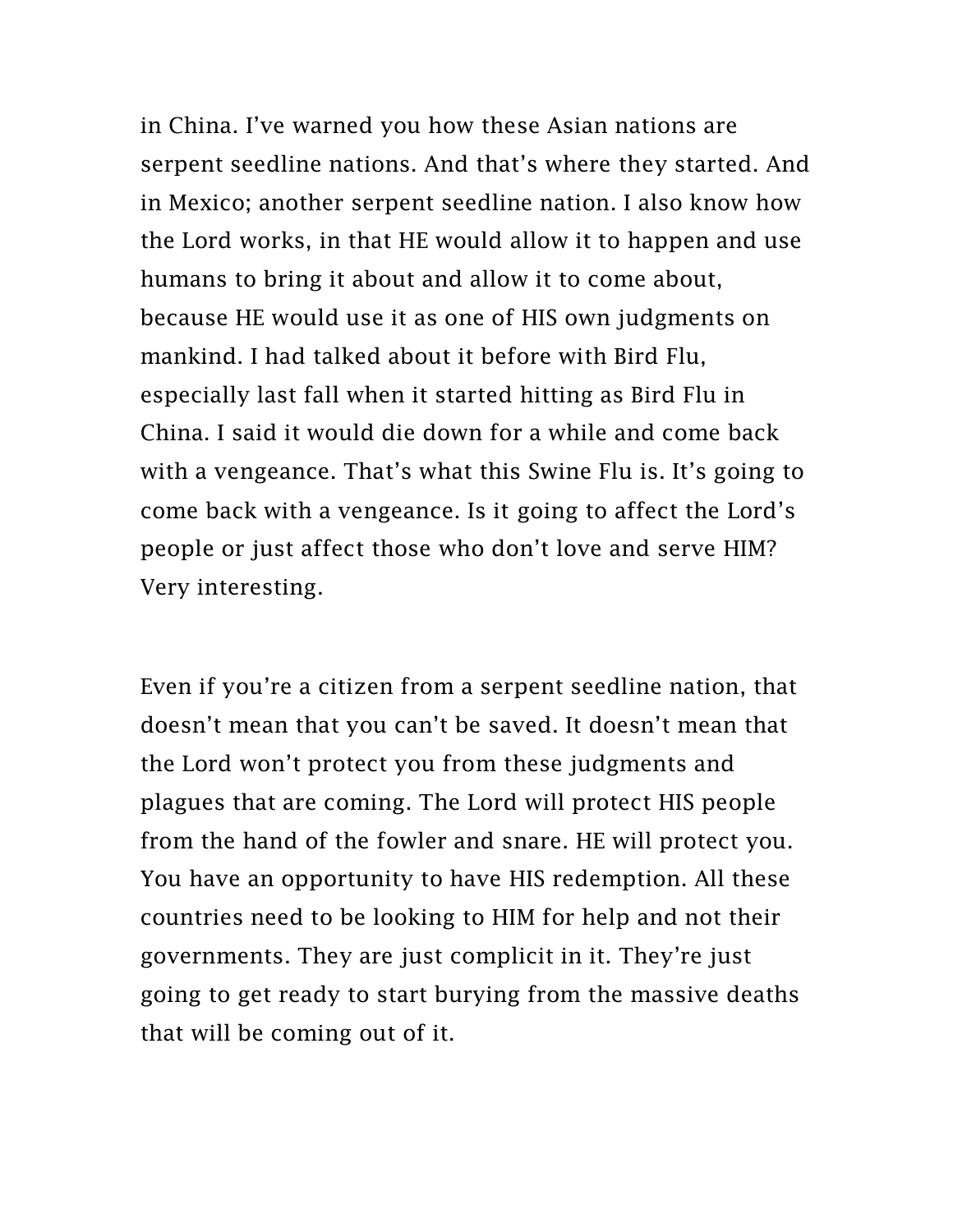Question from a listener: Sherry, do you think this national health care and the forced vaccinations have anything to do with the NWO plans for global depopulation?

Sherry: Yes, so course. It's all working together. They want to cleanse the earth, what they call "cleansing" of 5.5 billion people. We need to fight back just as equally hard and cleanse the wicked off the earth with our Orgone. I remember the Lord's ways are not man's ways. You don't need bullets and guns to fight back. We have spiritual warfare prayers and we have the Orgone. The horse riding. A bow without an arrow – unconventional weapons. That's not legislation; that unconventional weapons. A bow without an arrow. It's an unconventional weapon that can destroy. What is unconventional? Orgone. We are seeing the Orgone destroy the wicked, the aliens and the fallen angels. That is the horse riding on the earth right now. For those of you who have been sitting on the fence, you need to jump in, get involved and actually do

something.

Question from a listener: Sherry, do you think the chemtrails are destroying the sylphs. I searched on the internet. What are your opinions on sylphs?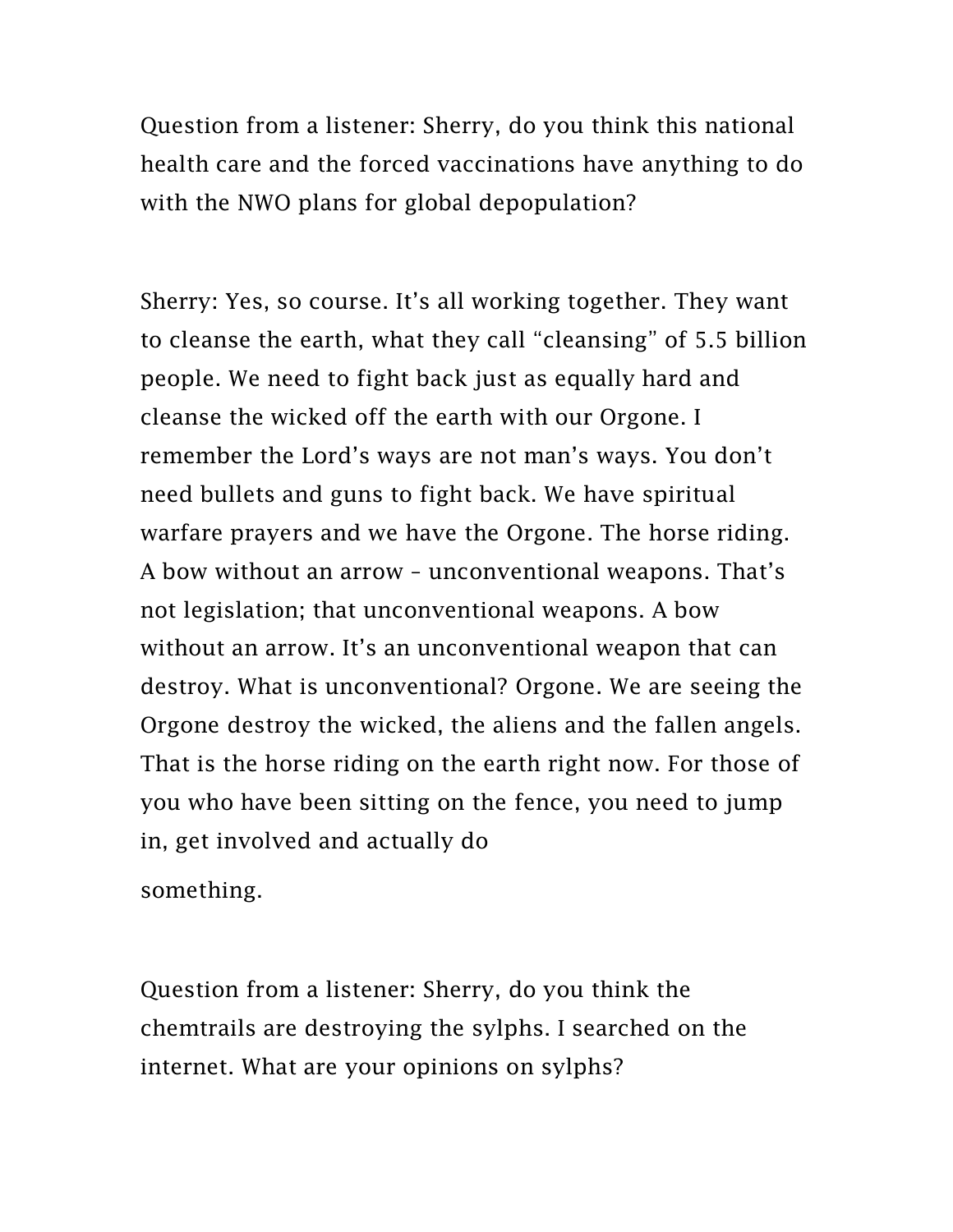Sherry: I have codes on sylphs. That's their judgment. They keep our skies clean. That's why you'll see in chemtrailed areas; sylph clouds move in and eat away at the chemtrails. They're in judgment. They're forced to do that, so they do it. I have codes on it at hiddencodes.com. You can see my comments and my codes on sylphs.

They always have to start this. I don't have problems during the week, but at show time I can't get into my mails.

I wanted to make a comment. People have been asking me about Hal Turner and Alex Jones. I think I talked about Alex Jones last week. I know that somebody had sent me a thing stating the Alex Jones mentioned Orgone on his show last week. I thought that was really interesting because they must be getting bothered by it to even mention it. Of course his comment was that Orgone wouldn't protect or save anyone. Well, it's not going to protect people like him, but it will the Lord's people. Alex Jones has always been a big promoter of Ron Paul. You can read my codes on Ron Paul. He is working the lizard agenda. I started warning about him years ago when he was throwing his hat into the presidential race as a third party ticket. He's just another lizard. He plays the alien agenda. He's what they call a white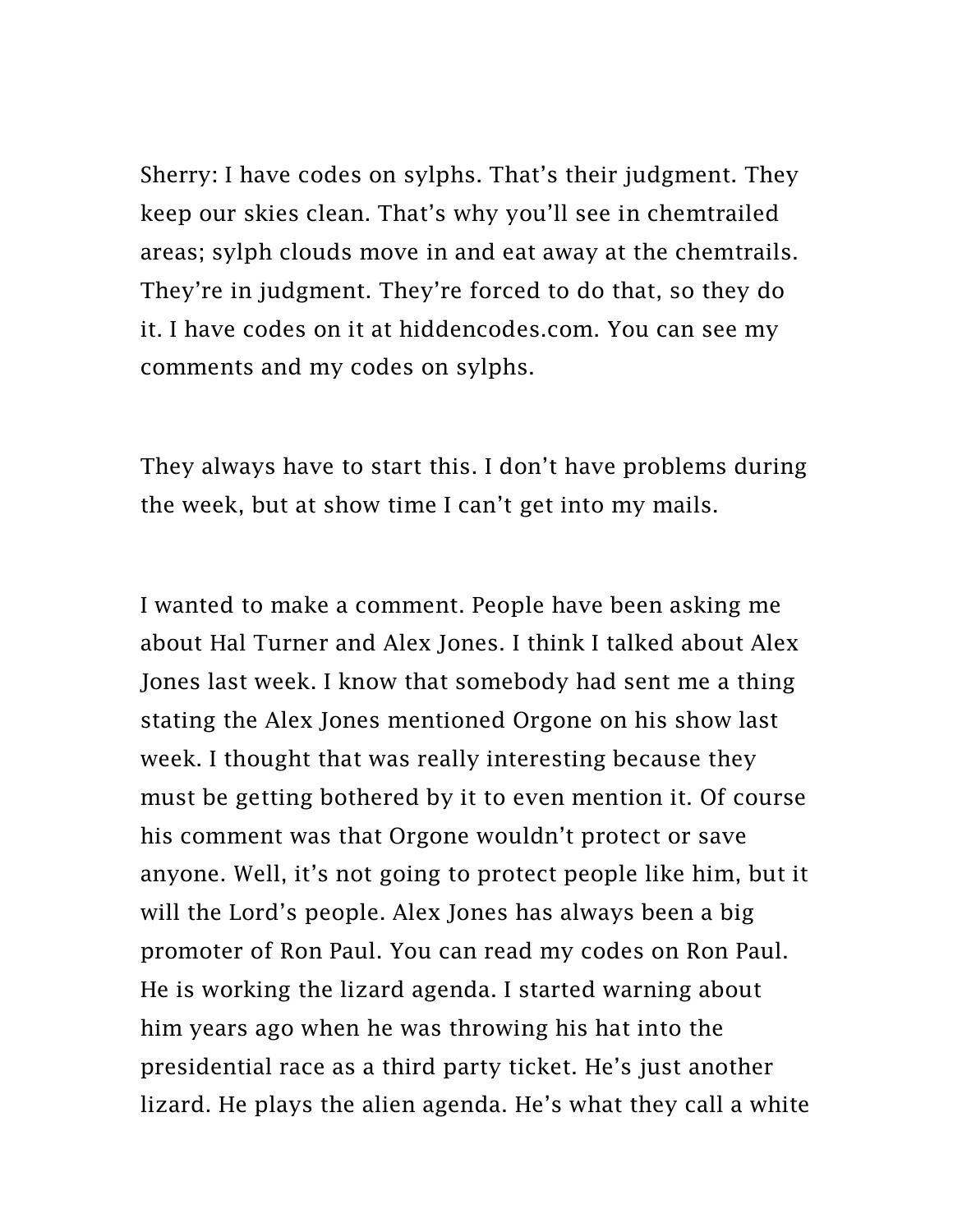night in the New Age movement. Just certainly one to stay away from, are the white nights. Cynthia McKinney is a white knight. I'm sure they consider Alex Jones a white night. Tom Hennigan, they consider a white night. They work the alien/New Age agenda. That's what these white knights are; they work with the alien agenda. So that's Alex Jones game as far as I know it. Working the New Age/alien agenda while he denies they exist. Of course he doesn't want you to think the Orgone is working because it's effectively destroying them.

Another thing with Hal turner. I warned several years ago how he's just an agent provocateur. You can't be so extreme and not be government. Everyone knows how extreme he was on the internet. Instigating people to go hurt, kill people and burn down Congressman's houses. I've never listened to his show. I just heard about it from everybody else. Reading his blog and seeing how extreme he was. Then last year someone hacked into his account and found information that he had emails back and forth with his FBI handler. Revealing even then from a hacker, this hacker stating that he was an FBI informant. People were quick to forgive Hal. He put his website back up and went back to his usually shenanigans. Eventually he got arrested by the people that were supposed to be loyal to him and protect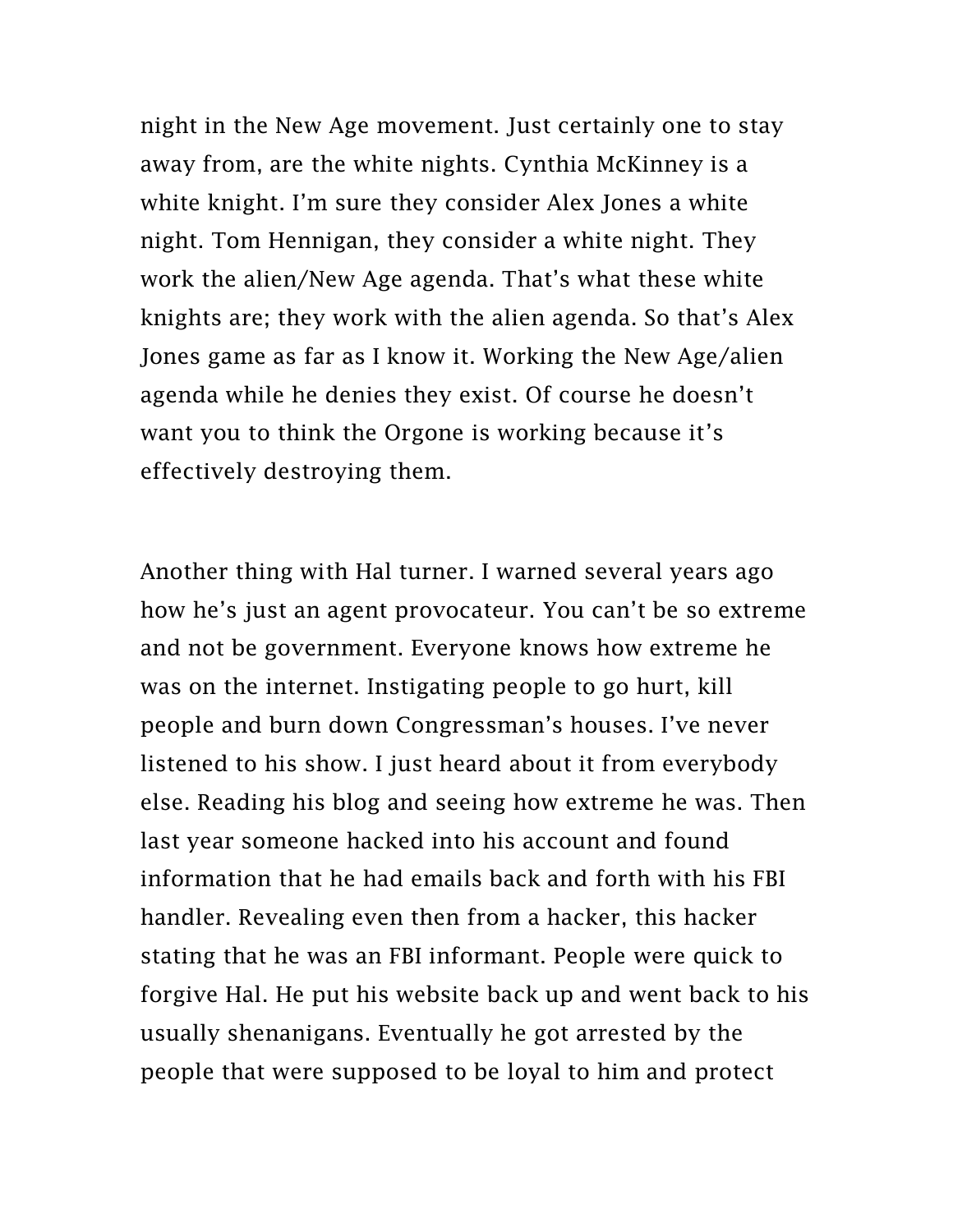him. Now he's sitting in prison somewhere. Now he's looking for help from the same people that he was throwing to the dogs earlier. If you sent Hal an email, "Hey Hal, keep going. I love your show. I love you, man. I'm gonna go to D.C. and protest, do this and do that," and all the while Hal was forwarding your name and contact info. The FBI can trace your IP address straight to your computer. He would forward all that to the FBI. "This guy agrees with me." "This group agrees with me." He would forward all that to the FBI so they could build up their database list for those who stand against the New World Order. You would be put on a list to target you for harassment, pick up during martial law when they start doing the red and blue lists for pickups. He would work for the government and help them build up their martial law lists, internment camp lists, betraying all the patriots and people who listened to his show, and turning them over to the FBI. So now he wants help from these very same people to fund his defense against the very FBI that now has him in jail. So very interesting. You can't say I didn't warn you years ago folks, on that one. Like I've said, I never personally listened to his show. There's a lot of shows I've never listened to. I've never listened to Alex Jones show. I've never listened to Coast to Coast.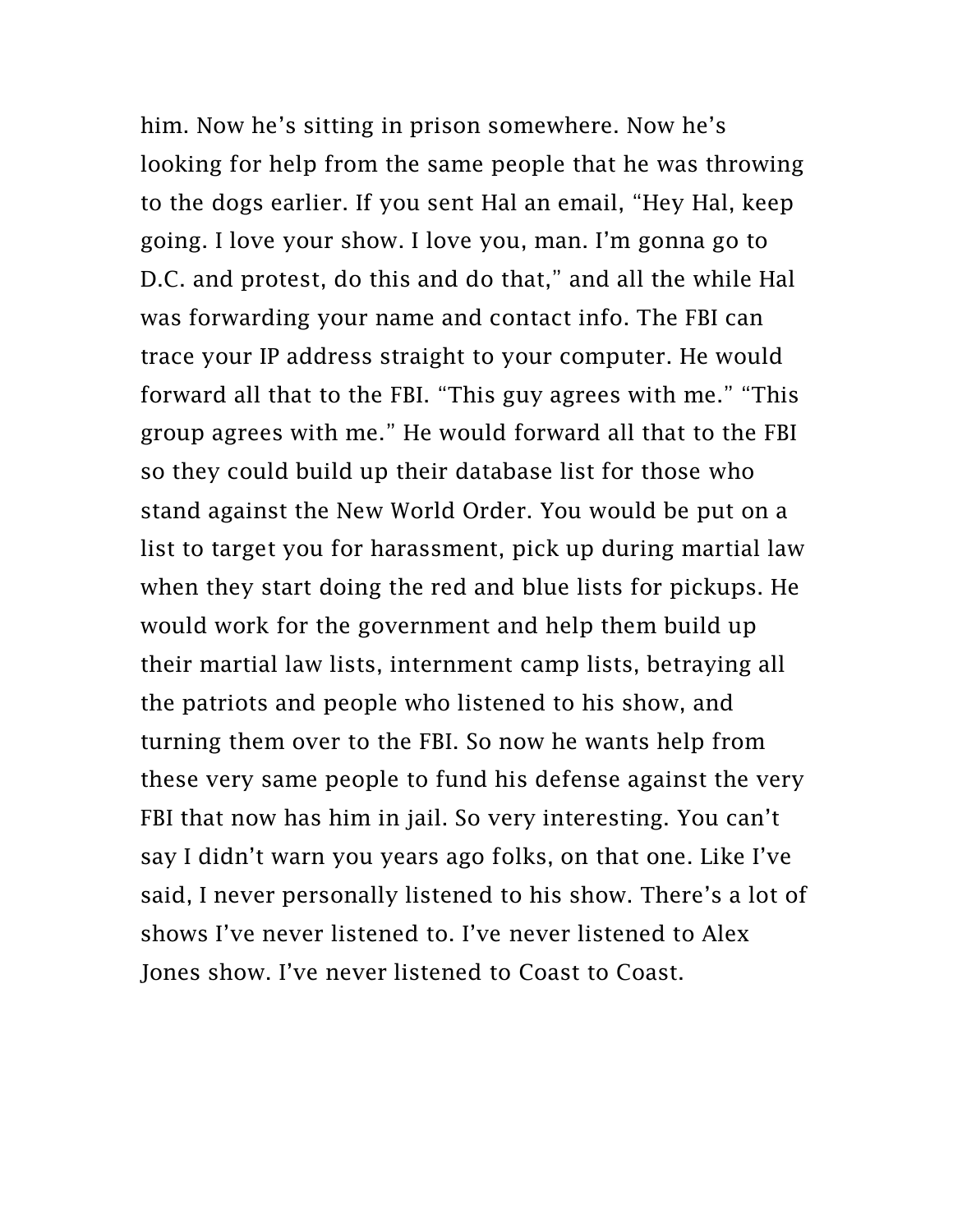I heard that George Noory had Benjamin Crème on the other night talking bout Maitreya. I heard that he was confirming everything that I was saying about the Shema star. How it's Maitreya's. Of course he wasn't talking about how it was going to crash to the earth. I'll tell you that one. You got the inside scoop on that one. He pretty much admitted and confirmed everything I've already said about the whole charade, except they have their little spin on it.

Like Shema star being a signal that a great leader was going to arrive to arrive on the earth, just like the Bethlehem star signaled the birth of Jesus, the one they totally reject, mind you, that it would signal the arrival of the great world teacher onto the earth's scene, which is this supposed Maitreya. This 12th Imam. This Muslim Mahdi. You can go out every night and see this thing. It's brilliantly lit usually. Get to see it now while it's still somewhat medium or half way what it used to be. It's very low in the atmosphere; about 30 degrees. I'm in Ohio and it was south of me last night. Interesting, because my south is somebody else's north. I think on the west coast it's out there at about 2 o'clock in the morning. I don't know. This thing kindof moves around. It'll be here for a while and then leave for even days or weeks at a time. You can listen to the archives of my past shows.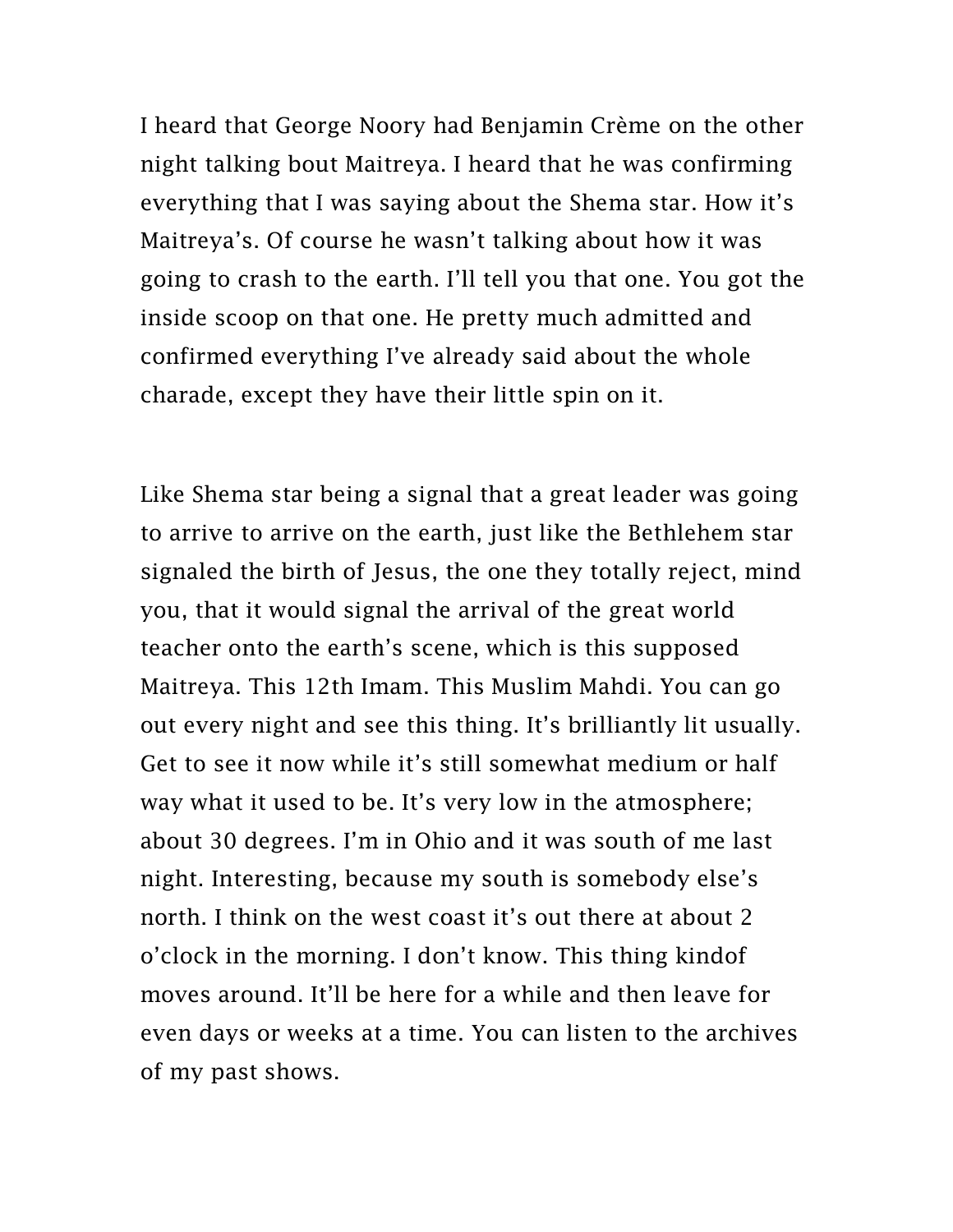So interesting that Benjamin Crème is hitting the road. CNN is starting their cheerleading of Maitreya again. "Call an 800 number; learn about the teacher to come", and all this crap and garbage. Of course you would expect it from the lizards to promote another one, so you'll see it on Larry King Live. Yeah, they started this last year during the campaign. They kindof quit for a while and now they're coming back with it.

Question from a listener: What if I make Orgone crystal blaster with smoky quartz crystal?

Sherry: Clear, quartz crystal is what we use. If it's all you have, and you're kindof stuck using smoky crystal, ask the Lord to remove all the impurities in it and to make it a clear, beautiful crystal. Otherwise, get clear crystals. You can ask the Lord for a miracle or just go and get some clear crystals.

Question from a listener: I'm trying to figure out if you are the real deal. There have been so many neutralizers in the past that have distracted us conservatives and sent us down the paths to our own destructions. Do you focus on destroying the liberal agenda or do the Bible Codes say to simply dig in and preserve ourselves?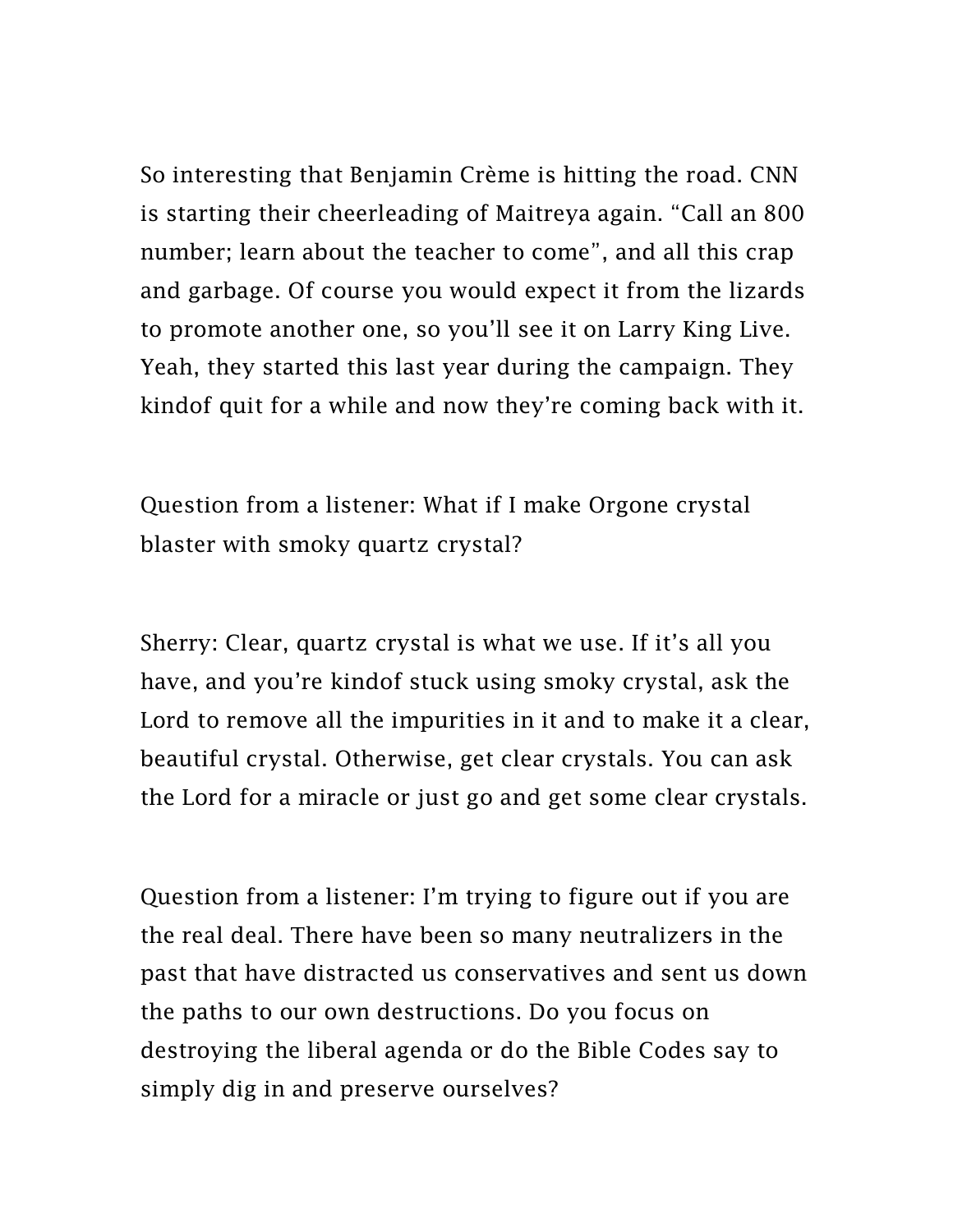Sherry: I'm not digging in and doing nothing. I'm not taking it to the liberal agenda; I'm taking it to Satan. That's what our focus should be. Satan is our enemy. Satan is our enemy. That might put liberals in that kindof a line because they seem to align with Satan more so. My war isn't against humans; my war is against Satan and his forces and the wickedness that controls from behind the scenes. That's where the Lord has me. By doing that we've got the Orgone and we've got spiritual warfare prayers that we go to war with. If you just want to sit around and attack the liberal agenda, that's fine. The Lord uses watchmen to alert everybody else to what Obama and his agenda are up to. We need those people. Everybody has a different calling. Your calling may not be my calling. I used to be a watchman too. I used to sound the alarms about George Bush up and down. I was kicked out of every Christian and religious list on the internet because I dared say that George Bush was a Satanist. You have your own battle is going to be your own circle. Your own churches, the believers, the conservative crowds. Waking them up to the reality that those who profess to be Christians are Satanists. That's a job in itself. You can't do what I'm doing. Do what the Lord leads you to do. If HE puts you with me to do what I'm doing, then fine. But not everybody is called to be a warrior. Some people are prayer warriors. Some people just have different callings.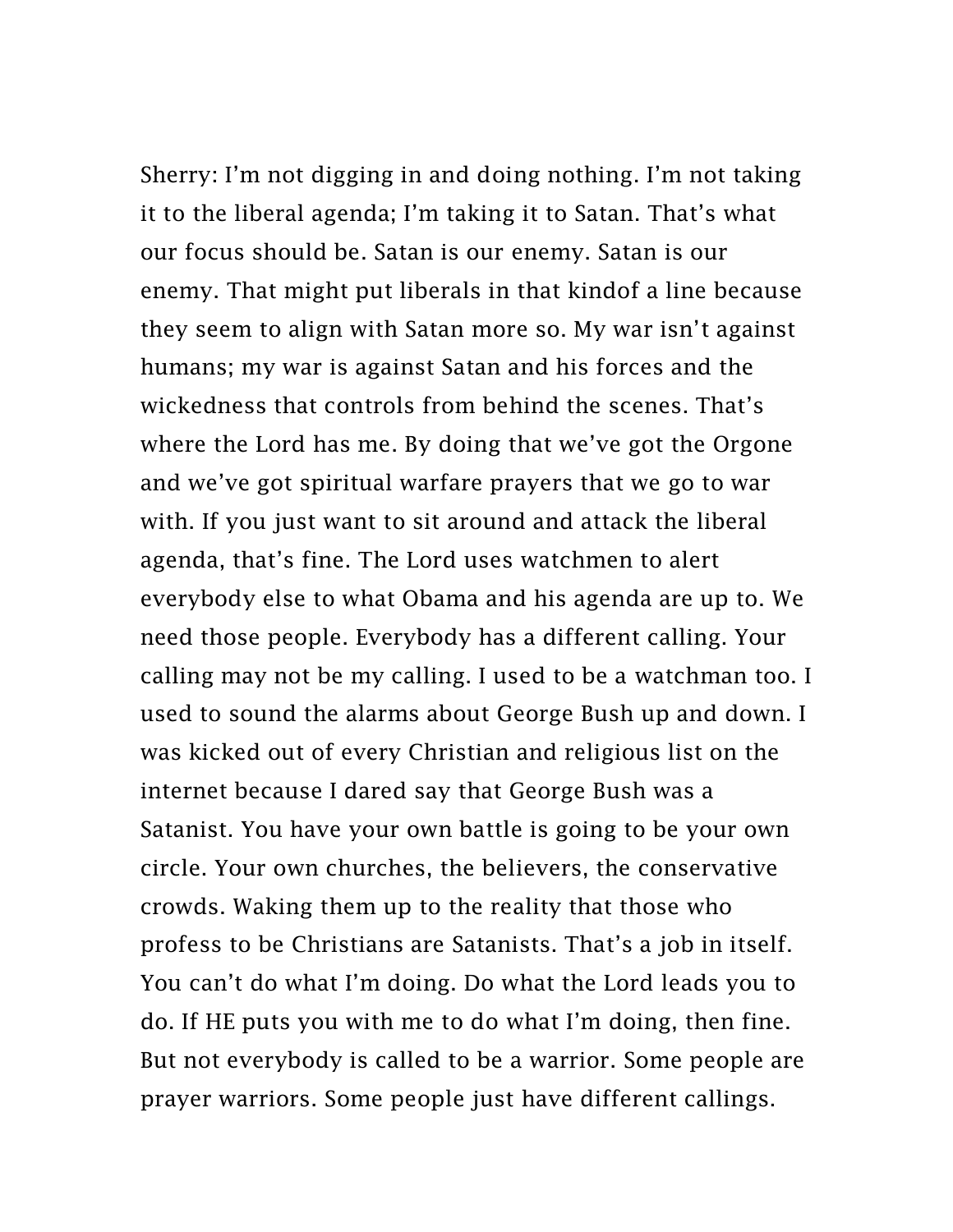We're an army with different specialties, different areas and different callings for the Lord, but we should be able to act as a team as well. That's the bottom line. Conservatives fighting the liberal agenda, How good have we been the last 100 years fighting the liberal agenda?! How effective have we really been when the homosexuals have more of a say in Congress and getting more rights than any conservative on the planet is going to have? Interesting. I would think twice before I got on the bandwagon of conservatives verses liberals because we haven't been effective at all in 80 years.

Question from a listener: You mentioned that the Bible Codes mention Bohemian Grove. Can you tell us if their party was affected by the Orgone?

Sherry: I can't tell you that yet. The Lord hasn't shown me that yet. Probably will next month. HE tends to do things in retrospect. I do the same thing myself. When I Orgone an area or I go on a mission for the Lord, I talk about it a week or a month after I've already done it because I don't want to be hassled during the time that I'm doing it. HE may reveal it to me later; HE may not. It was a year or two after I had gone out and done all that work at Dulce Base before I started to see in the Codes how much destruction I had actually caused at Dulce Base. I can tell you that they are in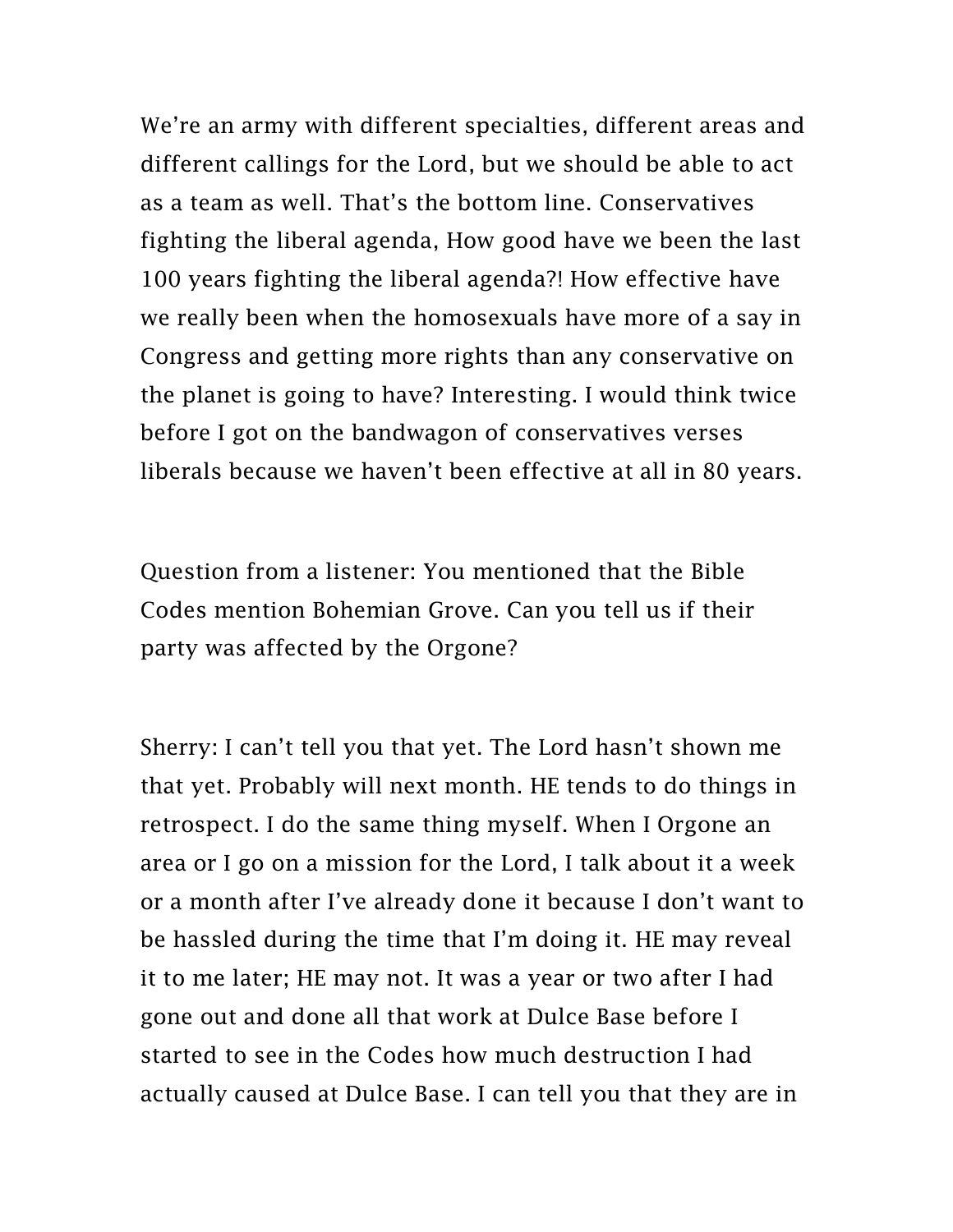complete derision, folks. That's one of the reasons for this G-2 summit. They are in a panic over the Orgone. They are burning, their starships are falling. How much longer can they keep saying that meteorites are falling to the earth? They're in a panic over that. Yeah, pat yourselves on the back. We've done a great job. We've got Satan's kingdom on the run. They've got their backs up against the fence and they're in a panic.

Question from a listener: Do you think Oprah is a lizard since now she has her own New Age church?

Sherry: Yeah. I didn't get it confirmed from somebody that would know like Cisco. I don't think you really need a confirmation. I think she was walked in and soul-scalped a long time ago and the Oprah that we have now is not the Oprah that started out as Oprah. I think she was soulscalped. Yeah, what we are looking at now is a lizard. Question from a listener: I'm trying to search for Cisco

Wheeler on the web. How do you spell Cisco Wheeler?

Sherry: Cisco Wheeler. And she also has books at Amazon.com. If you want to know the inner workings of the Illuminati, I would suggest her books. One of her books is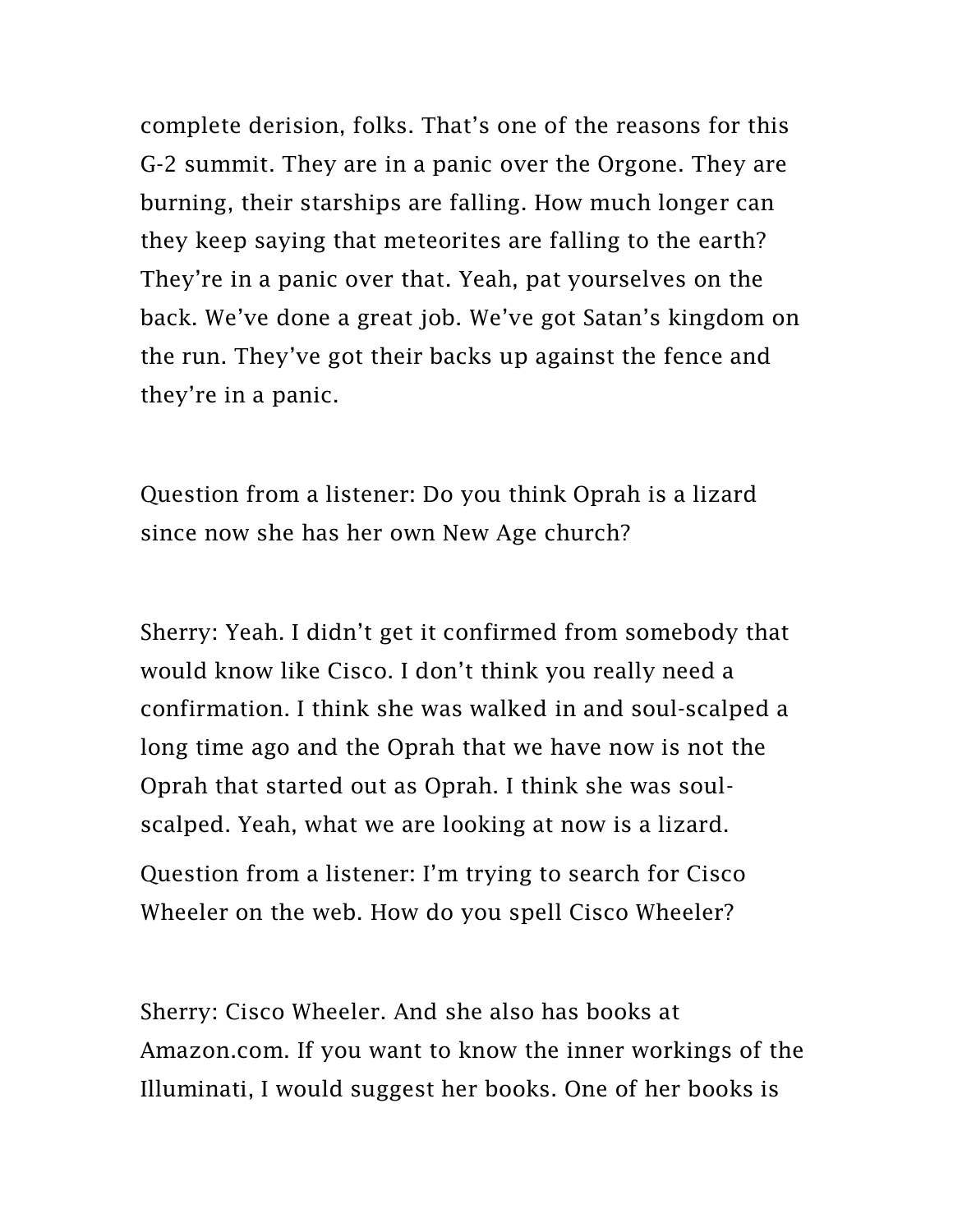\$89, but they are excellent books. If you want to learn firsthand knowledge from someone who was there, someone who has been involved with eh Illuminati, it would be Cisco Wheeler. She's just an amazing woman. I love her to death. And how many people have I said that about? (LOL) How many people have I ever said, usually when I get in contact with people it's a very slow process. They're lucky if I'll even talk on the phone to anybody, and I talked for five hours to Cisco Wheeler.

Question from a listener: What do you see in the Codes for October and November?

Sherry: I'm not looking ahead that far, but it seems like they will be pretty interesting, especially in Israel and Arabia with the ascended masters. If they do arrive in September, which I think the Shema star could crash this September, you just have to watch it. Go out and keep an eye on it. As soon as you see it turn dark yellow, that's when it'll crash. That's my belief. They've all been doing that. You'll see all these white starships, these fake stars in the sky, they portray themselves as stars, turn yellow and crash. I think the Shema will fall in the same steps as the others. It's going to turn yellow and crash. If so, then October and November will be very interesting because Satan will be on the earth at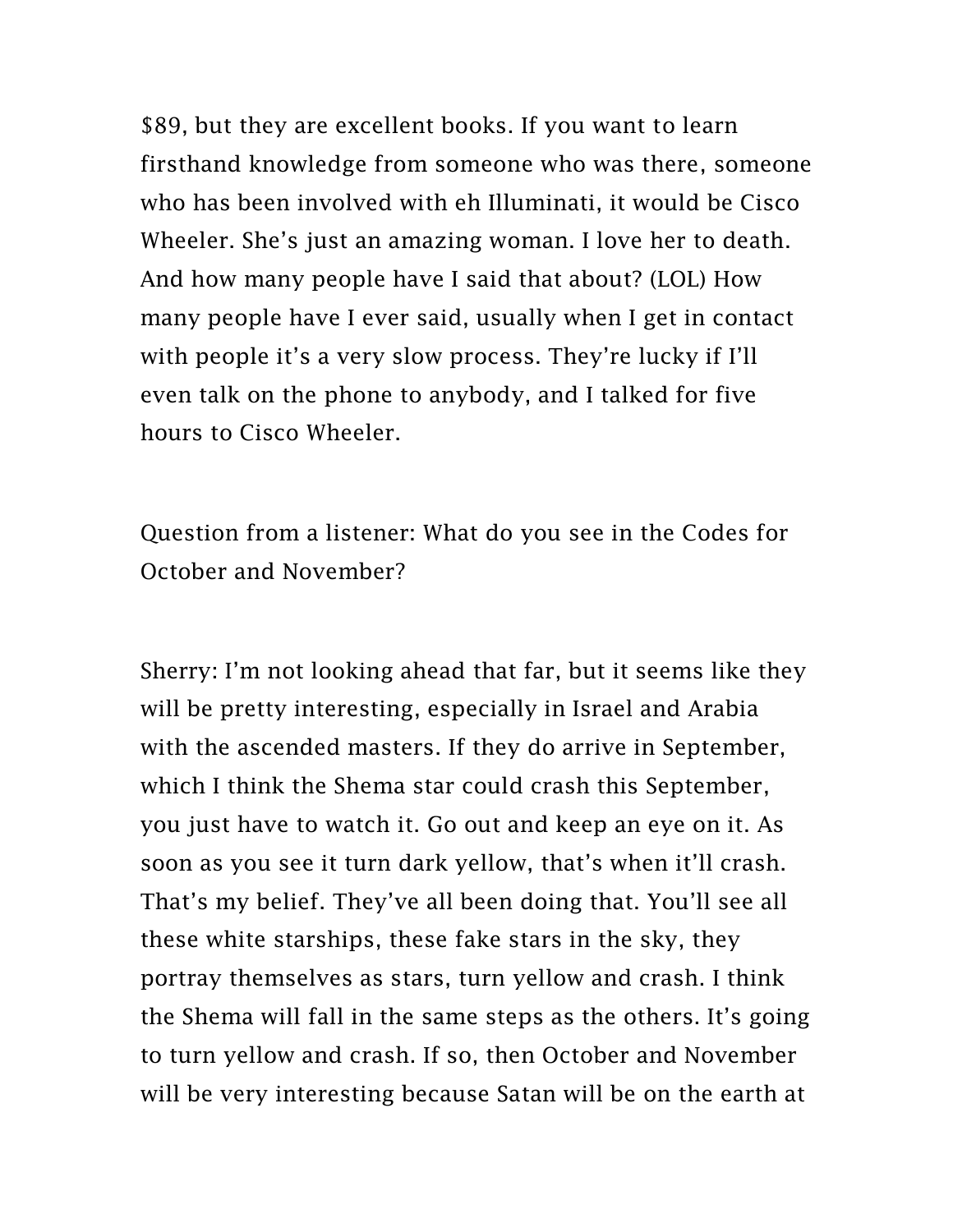that point. We'll know without a doubt that he's on the earth. It could be very interesting. I know it scares some people, but frankly I'm ready to go. I'd rather deal with knowing that Satan is on the earth and getting busy, than having to worry about vaccinations and checkpoints. We're going to have so many things to worry about folks, that, you just have to put it all in the Lords Hands and not worry. Just stand on His Word that HE said their pestilence and disease wouldn't harm us. Just stand on His Word.

Question from a listener: I was doing a study on Revelation 12. A revelation came to me. I think I know what it means when it says she gave birth to a son that will rule the nations with an iron scepter that it's talking about Yahushuah's 144,000.

Sherry: No, that's Israel giving birth to the Messiah, Yahushuah.

Question continues: It says that her child was snatched up to God and His throne. Do you think that's two-fold?

Sherry: I think that is Israel's child. When the Lord died and ascended up into Heaven. If you want to know where we are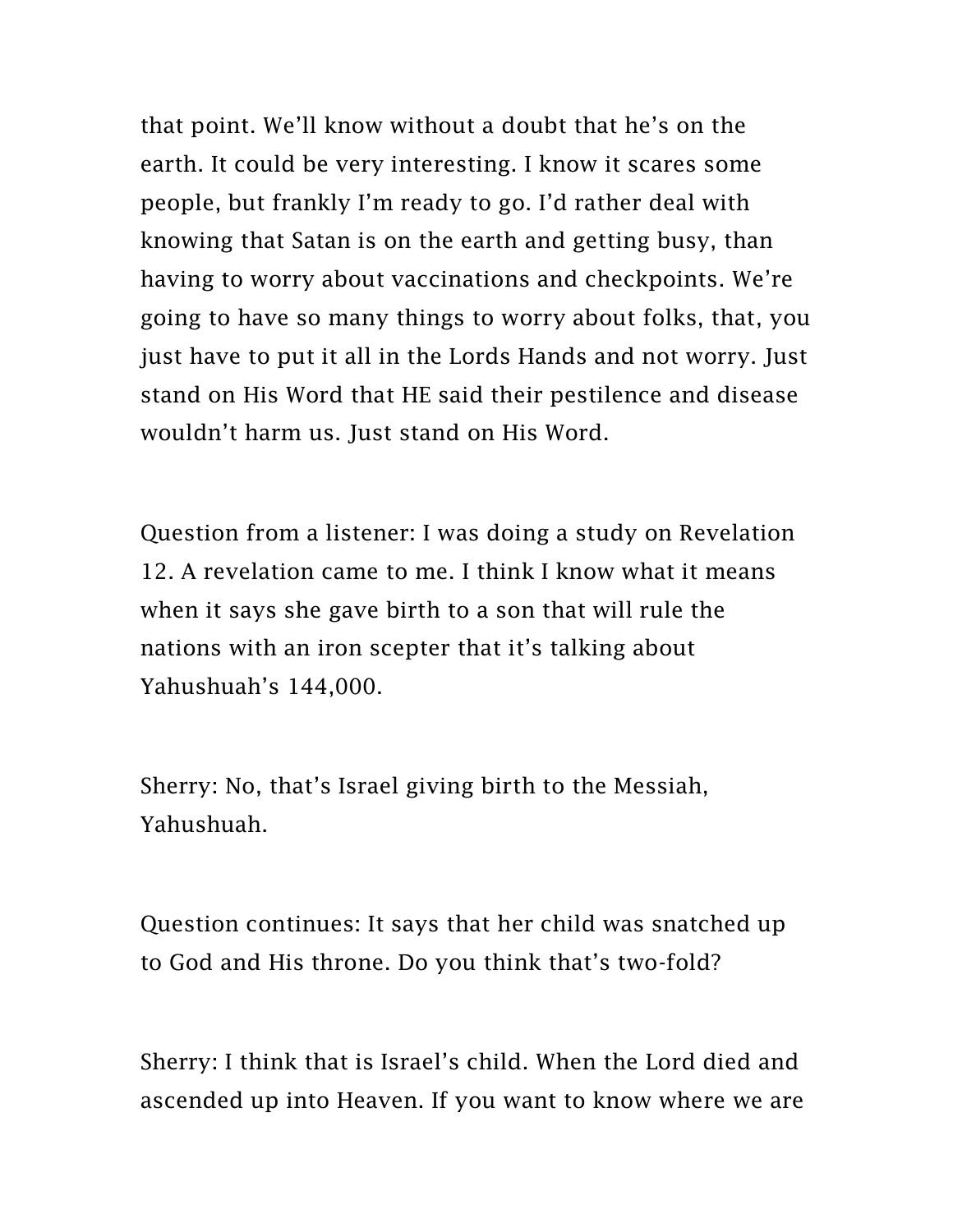in Revelation 12, I think I started in verse 7 last week. In the first part of that chapter, it talks about how Israel gave birth to the Messiah, Yahushuah. He came down, died on the cross and arose. From verse 7 on, speaking about Satan being cast out of heaven, the war being in heaven against Michael and his angels. That's where we are at. That part right there is symbolic being that Michael and his angels are a leader on earth and the warriors, the Lord's warriors going to war against Satan in the skies. That's exactly what's happening now with the Orgone. It permeates the atmosphere and is causing Satan's starships to crash to the earth. When the Shema crashes BOOM, it's on. The tribulation period will be officially on when that Shema star crashes. I find it exciting.

I was put here on earth to be here in the last days, directly from the House of David. To be here to lead the Lord's people in battle against Satan and his forces in the last days. And we've done a good job. It may have been slow. It's taken us longer than it should have because there are so few of us, but we got it done and we're continuing to do it. I couldn't be any more proud of the people that have stood up to stand with the Lord in these last days and just sock it to Satan. Sock it to him. Take down his kingdom. Go after it. Take down the strongholds of the New World Order. I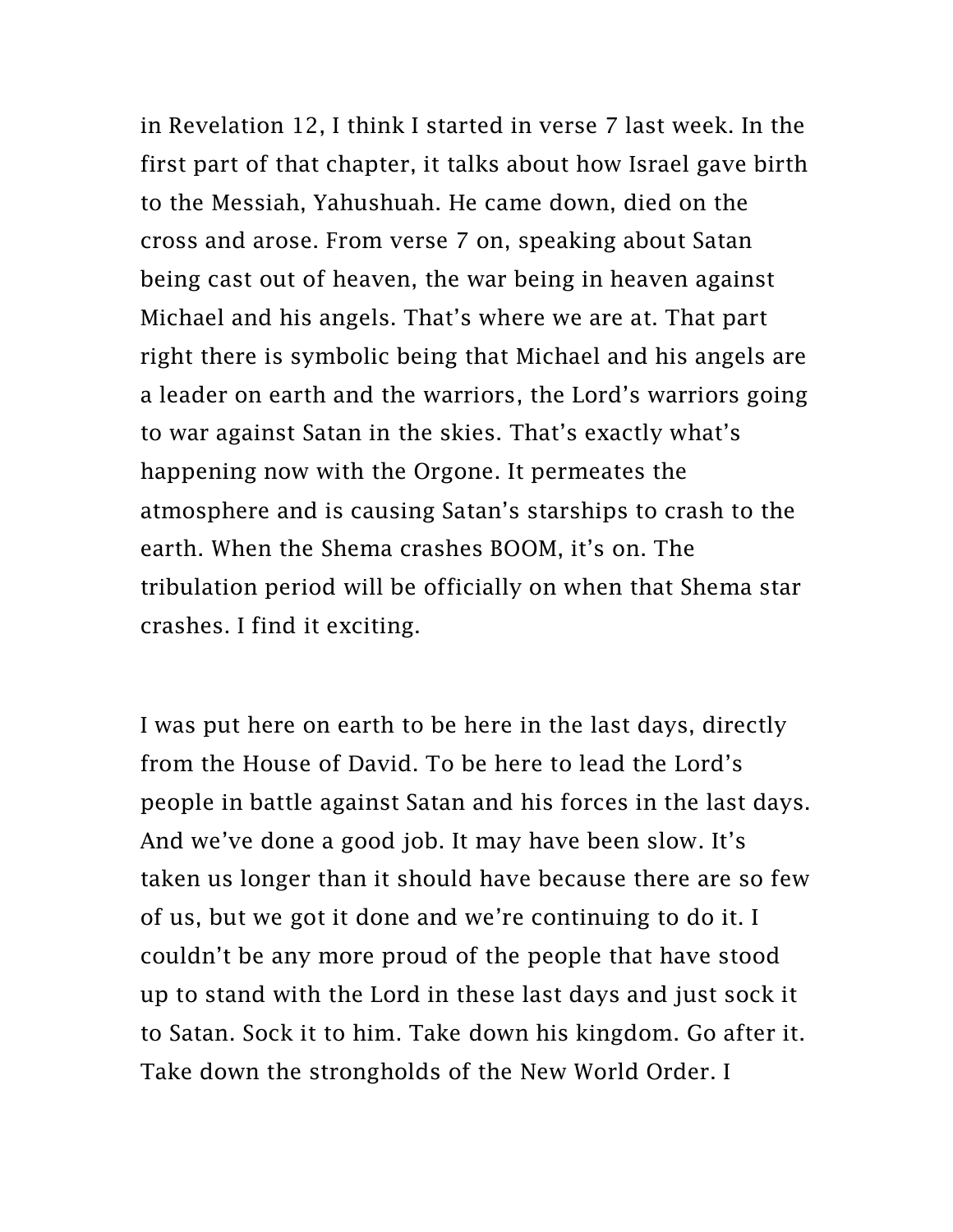couldn't be any prouder because these people are doers. They aren't just talkers. They're prayers.

I get it all the time, "Are you the real deal? Who are you?" Why don't you just ask the Lord for Pete's sake? If Cisco Wheeler can take two seconds to ask the Lord if I am the real deal, can't anybody else? I've got the few over the years, the handfuls that have had enough cohunes to go to the Lord and ask, "Is she the real deal?" It doesn't take much to just ask Him instead of just wondering and going off and being led by the wrong people and getting involved in things the Lord doesn't want you to get involved in, like today's churchdom so you can be led further astray in apostasies instead of being prepared and active warriors in the things that are coming.

Like I've said, the Lord's ways are not man's ways. HE has us doing things differently than man would. We have no interest in guns, bullets and weapons. We have the weapons that the Lord has given us. HIS Orgone, Orgone water, spiritual warfare prayers that we can use to destroy their weapons, their planes and their computers. We've caused so much derision in their underground bases, above ground bases, in space, on the ground, and we've not used one conventional weapon in doing so.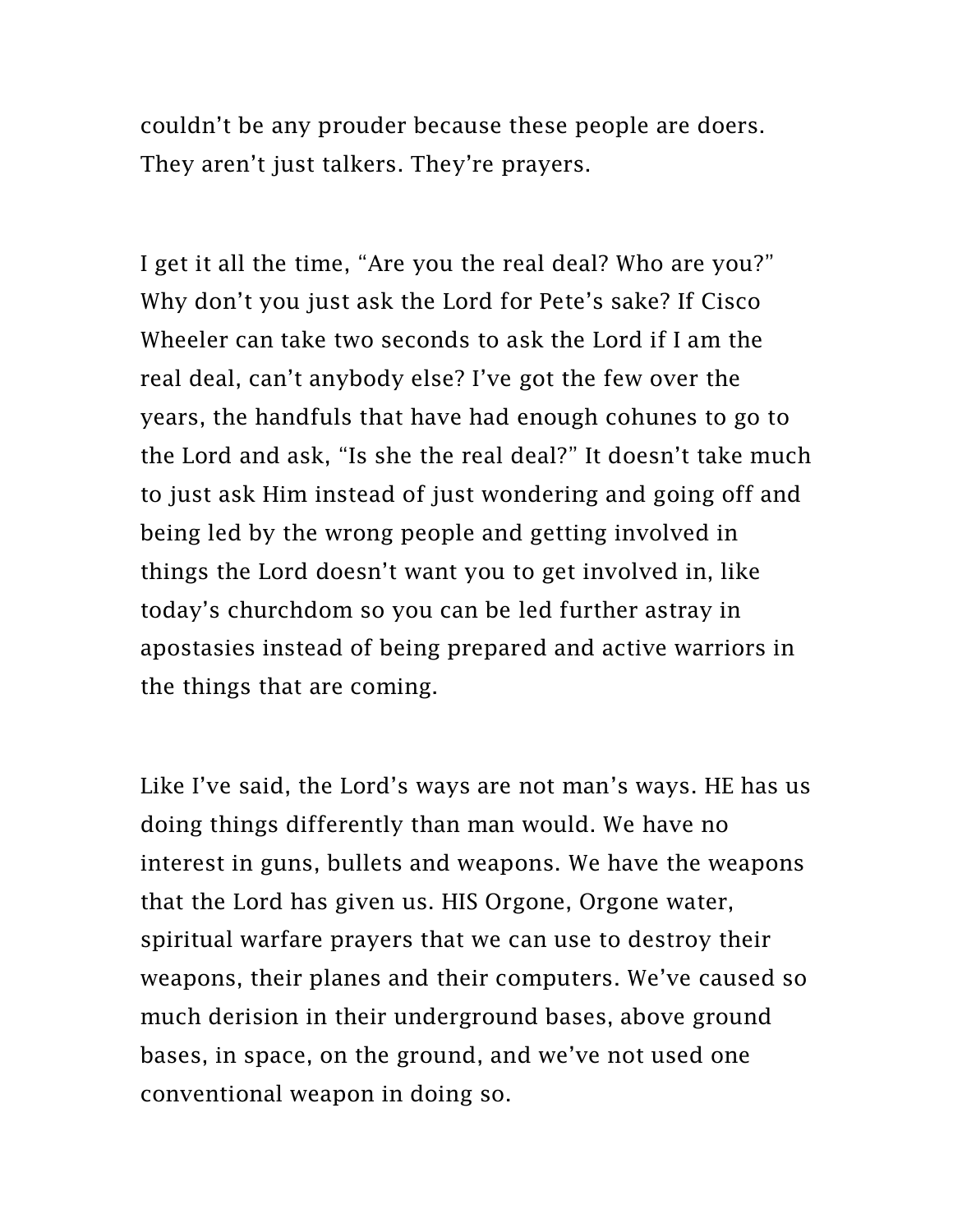Anyway, that's all I'm going to answer for tonight, folks. Hopefully I'll have more to say next week. For right now, for the month of August I'm not seeing a whole lot of exciting things, exciting to me. Maybe fear and trepidation to you! I'm not seeing anything. It seems kind of quiet. It may be prep month like June was. Remember when I said June was going to be quiet? That's how August looks. And the Lord isn't warning me of anything in particular either. Maybe HE will next week. Until then, you'll probably have a peaceful week.

I did send out an email warning to get ready for winter. It's going to be a brutal winter. If you're caught without heat, the first thing the government is going to do is round people up into massive locations so they can keep them warm should the electricity go down in whole cites. Then it just makes it easier for them to put you on a bus and take you to an internment camp. Stay away from government help services if there is a crisis. I'll talk more about that next week. In the meantime, you need to prepare to take care of yourself if there is no food, if there is no heat, no water. You need to have backups.

Anyway, I'll talk more about that next week.